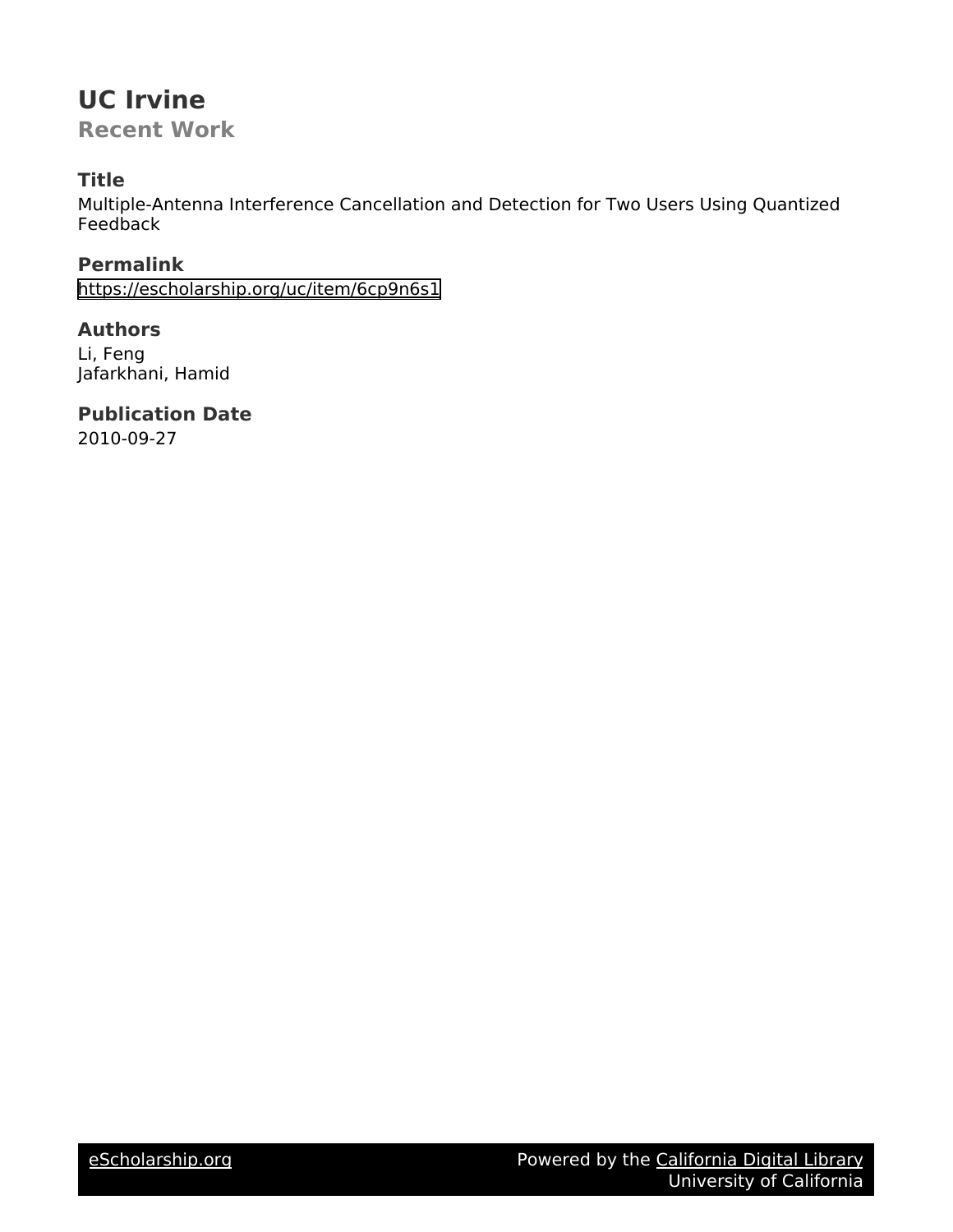# Multiple-Antenna Interference Cancellation and Detection for Two Users Using Quantized Feedback

Feng Li, *Student Member, IEEE* and Hamid Jafarkhani, *Fellow, IEEE*

#### **Abstract**

When two users transmit signals to a common receiver, one can design precoders to cancel the interference for each user, if each user knows all the channel information perfectly. Also the diversity for each user is full. However, in practice, perfect channel information is not available. In this paper, we design precoders for two users with two transmit antennas and one receiver with two receive antennas using quantized feedback. We propose to construct codebook using Grassmannian line packing. By choosing precoders from the codebook properly, our proposed scheme can cancel the interference for each user. Also we analytically prove that our system can achieve full diversity for each user. Then we extend our scheme to any number of transmit and receive antennas. Simulation results confirm our analytical proof and show that our scheme can serve as a bridge between a system with no feedback and a system with perfect feedback.

#### **Index Terms**

Multi-user detection, multiple antennas, interference cancellation, precoder, quantized feedback, Grassmannian line packing

#### I. INTRODUCTION

In multiple access channels, when different users with multiple antennas transmit signals to a common receiver at the same time using the same frequency band, users cause interference to each other. In this paper, we investigate how to cancel the co-channel interference for users with multiple antennas

The authors are with the Center for Pervasive Communications and Computing at the University of California, Irvine; e-mail: fengl@uci.edu, hamidj@uci.edu. This work was supported in part by Boeing Company.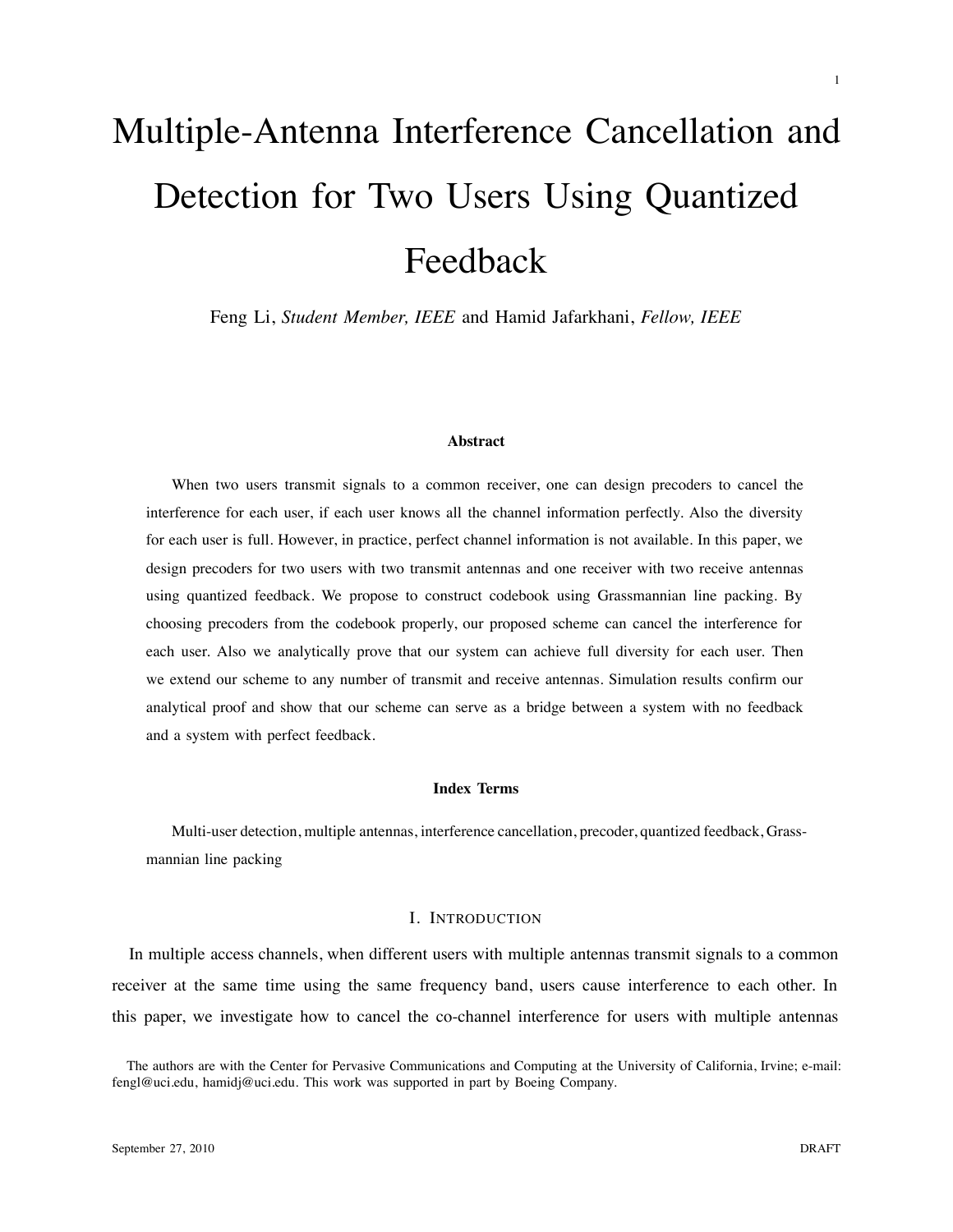in multiple access channels without any frequency division or spread spectrum technology. We utilize multiple antennas and channel information feedback to cancel the interference for each user.

The topic of canceling interference using multiple antennas is not new. Different schemes have been proposed with different assumptions about the channel information available at transmitters. If no channel information is available at transmitters,  $[1]$  shows how to cancel the interference using NJ receive antennas for  $J$  users equipped with  $N$  transmit antennas. In order to reduce the number of required receive antennas to  $J$ , i.e., as many as the number of users, [2] proposes a scheme for users with two transmit antennas based on the properties of orthogonal space-time block codes (OSTBCs) [3]. The work was extended to a higher number of transmit antennas but only for  $J = 2$  users in [4]. Unfortunately, because of the limitations of OSTBCs, these methods cannot be used for a general case of complex constellations,  $N > 2$  transmit antennas, and  $J > 2$  users [5]. To solve this problem, [5] suggests a method based on quasi-orthogonal space-time block codes (QOSTBCs) [6]. The diversity of each user in such a system with  $M \geq J$  receive antennas is equal to NM using maximum-likelihood detection and  $N(M - J + 1)$  using low-complexity array-processing schemes [7]. However, in general, we cannot achieve full diversity if we cancel the interference using low-complexity array-processing schemes. In order to cancel the interference with low-complexity and achieve full diversity, we proposed a scheme to design precoders using the channel information feedback at transmitters [8]. As a result, interference can be canceled while achieving full diversity for each user.

Although the performance of the scheme in [8] is better than that of the previously proposed schemes, perfect channel information is needed at transmitters. It is not practical in reality. In this paper, we investigate the use of limited feedback to achieve interference cancellation as well as full diversity. Limited feedback has been used extensively in the case of the single-user MIMO systems. It has been shown that the capacity and performance of the point-to-point MIMO systems can be increased significantly using limited feedback [9]–[15]. There are few examples of multi-antenna multi-user systems with limited feedback in the literature. In [16], post-processing SNR is maximized for a given linear receiver by selecting the QOSTBC with the minimum quaternionic angle as well as realizing interference cancellation. In [17], limited feedback is utilized to adapt the phase of a transmitted signal and improve the performance of the system. However, to the best of our knowledge, there is no result showing how to achieve full diversity and interference cancellation for each user using limited feedback. A naive way is to quantize the result in [8] directly. But this will not work because the scheme in [8] relies on the perfect channel information and thus perfect orthogonality between the signal vectors of the two users. Simply quantizing the results will destroy the perfect orthogonality and thus cannot achieve full diversity. In this paper we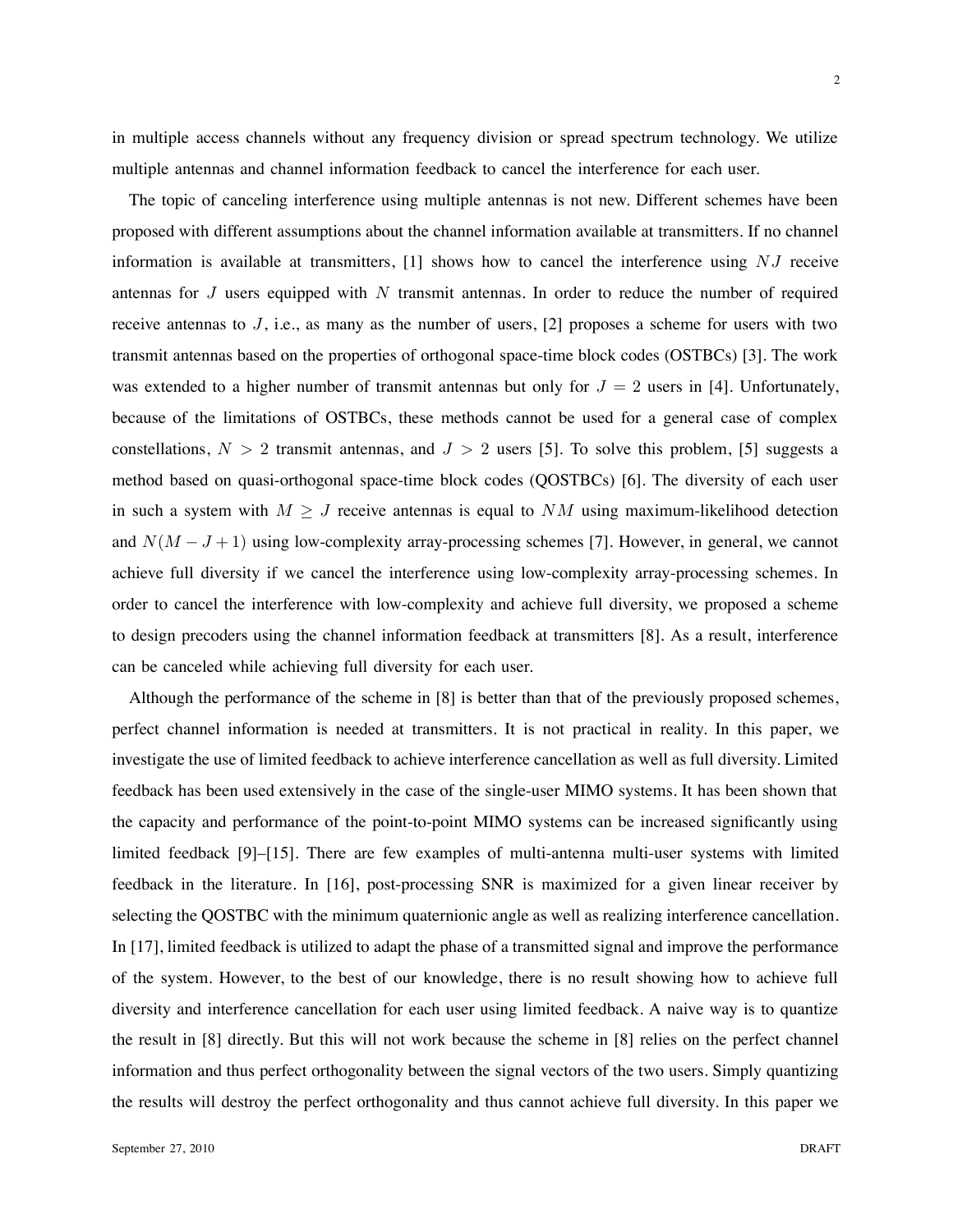investigate how to use quantized feedback to achieve full diversity as well as interference cancellation. Our results show that even with quantized feedback, full diversity and interference cancellation are possible by using our proposed scheme. Also our decoding complexity is the lowest to our best knowledge. By increasing the number of feedback bits, the performance of our proposed scheme will approach the performance of the scheme with perfect feedback in [8]. So our proposed scheme can serve as a bridge between the schemes with no feedback and perfect feedback.

The outline of the paper follows next. In Section II, we introduce our system model and the motivation of this work. In Section III, we present our precoding and decoding method. We show that our scheme can achieve interference cancellation for each user as long as our codebooks satisfy some conditions. In Section IV, we propose our feedback scheme and prove that each user can achieve full diversity if our codebooks can satisfy some further conditions. In Section V, we finalize our codebook design by maximizing the coding gain. In Section VI, we compare the performance of our system with two existing schemes. We show that our scheme can be extended to 2 users each with any number of transmit antennas and one receiver with any number of receive antennas in Section VII. Section VIII provides simulation results to validate our theoretical analysis and Section IX concludes the paper.

**Notation:** We use boldface letters to denote matrices and vectors, super-scripts  $(\cdot)^T$ ,  $(\cdot)^*$ ,  $(\cdot)^{\dagger}$  to denote transpose, conjugate and transpose conjugate, respectively.  $||Z||_F$  represents the Frobenius norm of matrix **Z**. We denote the element in the *i*th row and the *j*th column of matrix **Z** by  $Z(i, j)$ . Also, we denote the *j*th column of a matrix **Z** by  $\mathbf{Z}(j)$ . The real and imaginary parts of a matrix **Z** are denoted by Real $\{Z\}$ and Imag $\{Z\}$ , respectively.

#### II. CHANNEL MODEL

In this paper, we assume a quasi-static flat Rayleigh fading channel. The path gains are independent complex Gaussian random variables and fixed during the transmission of one block. There are two users each with two transmit antennas and one receiver with two receive antennas.

We assume that the receiver knows the channel information perfectly but only quantized feedback is available at the transmitter. We want to design a scheme to achieve the following two goals using quantized feedback: (i) Canceling the interference at the receiver, i.e., obtaining the interference-free signals for each user at the receiver, (ii) providing full diversity for each user.

In order to achieve these two goals, we propose the following scheme in time slot 1 as shown in Figure 1: First, we assume that Users 1 and 2 transmit codewords **C** and **S**, respectively. And each user can receive K bits of feedback from the receiver. Second, we design a codebook  $\Upsilon_1$  which contains  $L_1 = 2^K$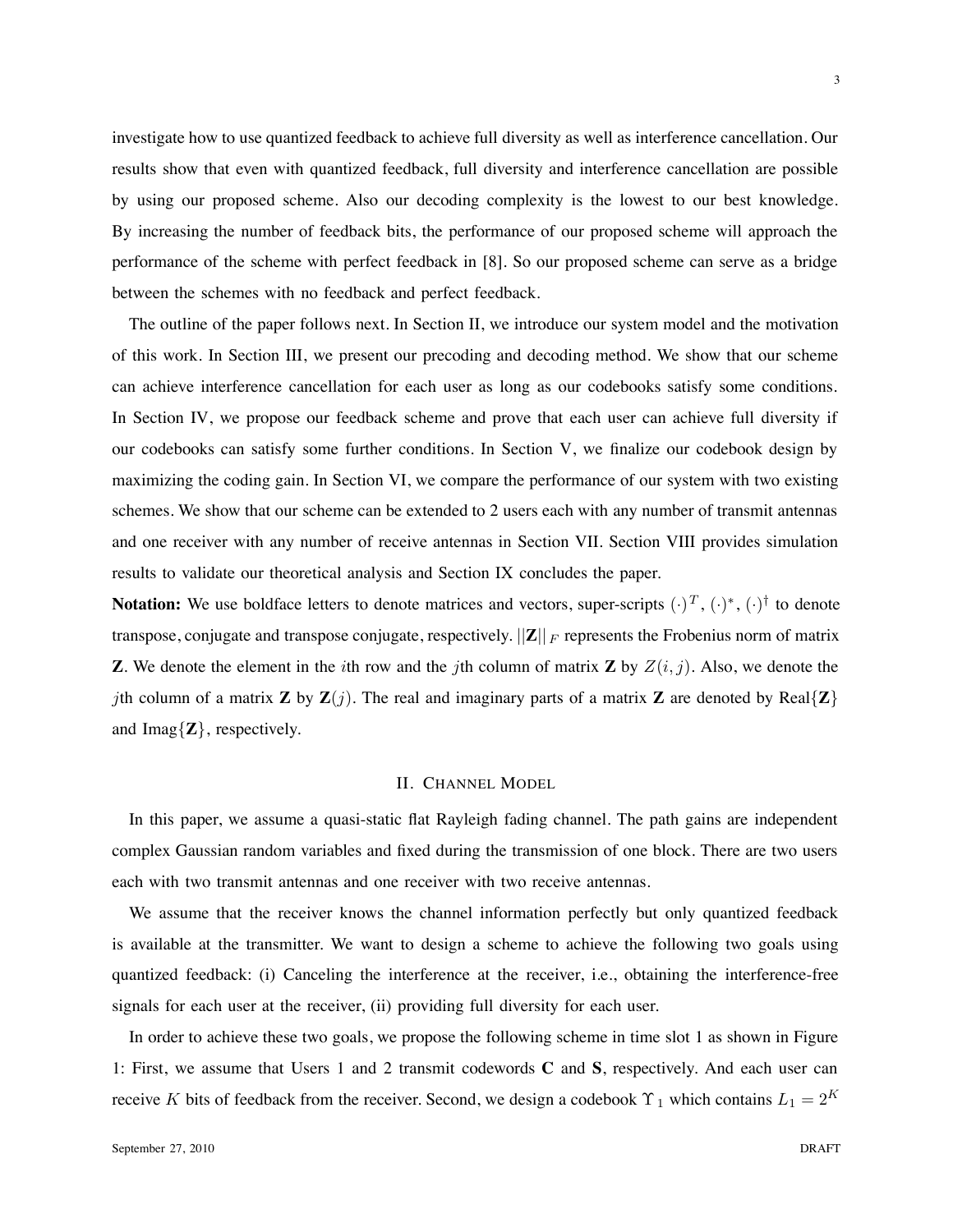different precoding matrices for User 1 and a codebook  $\Upsilon_2$  which contains  $L_2 = 2^K$  different precoding matrices for User 2. Each codebook is shared by its transmitter and the receiver. Also we let  $\Upsilon_i[j]$  denote the jth matrix in Codebook  $\Upsilon_i$ . Third, the receiver sends back an index  $\ell_1$  to User 1 using K bits of feedback and an index  $\ell_2$  to User 2 using another K bits of feedback. Finally, User 1 chooses  $\Upsilon_1[\ell_1]$ as its precoder  $A^1$  and transmits the pre-coded signals to the receiver. Also User 2 chooses  $\Upsilon_2[\ell_2]$  as its precoder  $B<sup>1</sup>$  and transmits the pre-coded signals to the receiver. After receiving the signals from Users 1 and 2, the receiver decodes the signals for each user separately using an array processing method.

In time slot 2, the scheme will be exactly the same as that at time slot 1. But the designed codebooks  $\Upsilon_1'$  for User 1 and  $\Upsilon_2'$  for User 2 in time slot 2 may be different from the codebooks  $\Upsilon_1$  and  $\Upsilon_2$  in time slot 1. Also the feedback indices  $\ell'_1$  and  $\ell'_2$  in time slot 2 may be different from  $\ell_1$  and  $\ell_2$  in time slot 1. As a result, the precoders  $A^2$  for User 1 and  $B^2$  for User 2 in time slot 2 may be different from  $A^1$ and  $\mathbf{B}^1$  in time slot 1.

Now, we demonstrate the input-output relationship of our system. At the first two time slots, the channel matrices for Users 1 and 2 are

$$
\mathbf{H} = \begin{pmatrix} h_{11} & h_{12} \\ h_{21} & h_{22} \end{pmatrix}, \quad \mathbf{G} = \begin{pmatrix} g_{11} & g_{12} \\ g_{21} & g_{22} \end{pmatrix}
$$
 (1)

respectively, where  $h_{ij}$  and  $g_{ij}$  are i.i.d.  $CN(0, 1)$ . For backward compatibility with the case of no feedback in [5], Users 1 and 2 transmit Alamouti codes

$$
\mathbf{C} = \begin{pmatrix} c_1 & -c_2^* \\ c_2 & c_1^* \end{pmatrix}, \quad \mathbf{S} = \begin{pmatrix} s_1 & -s_2^* \\ s_2 & s_1^* \end{pmatrix} \tag{2}
$$

respectively. In order to maximize the diversity and coding gain, we add unitary rotations **R**<sup>1</sup> and **R**<sup>2</sup> for codewords of User 1 and User 2, respectively, such that

$$
\mathbf{R}_{1} \left( \begin{array}{c} c_{1} \\ c_{2} \end{array} \right) = \left( \begin{array}{c} \tilde{c}_{1} \\ \tilde{c}_{2} \end{array} \right), \quad \mathbf{R}_{2} \left( \begin{array}{c} s_{1} \\ s_{2} \end{array} \right) = \left( \begin{array}{c} \tilde{s}_{1} \\ \tilde{s}_{2} \end{array} \right). \tag{3}
$$

So the codewords in (2) become

$$
\widetilde{\mathbf{C}} = \begin{pmatrix} \widetilde{c}_1 & -\widetilde{c}_2^* \\ \widetilde{c}_2 & \widetilde{c}_1^* \end{pmatrix}, \quad \widetilde{\mathbf{S}} = \begin{pmatrix} \widetilde{s}_1 & -\widetilde{s}_2^* \\ \widetilde{s}_2 & \widetilde{s}_1^* \end{pmatrix}.
$$
 (4)

Let

$$
\mathbf{A}^{1} = \begin{pmatrix} a_{11}^{1} & a_{12}^{1} \\ a_{21}^{1} & a_{22}^{1} \end{pmatrix}, \quad \mathbf{A}^{2} = \begin{pmatrix} a_{11}^{2} & a_{12}^{2} \\ a_{21}^{2} & a_{22}^{2} \end{pmatrix}
$$
 (5)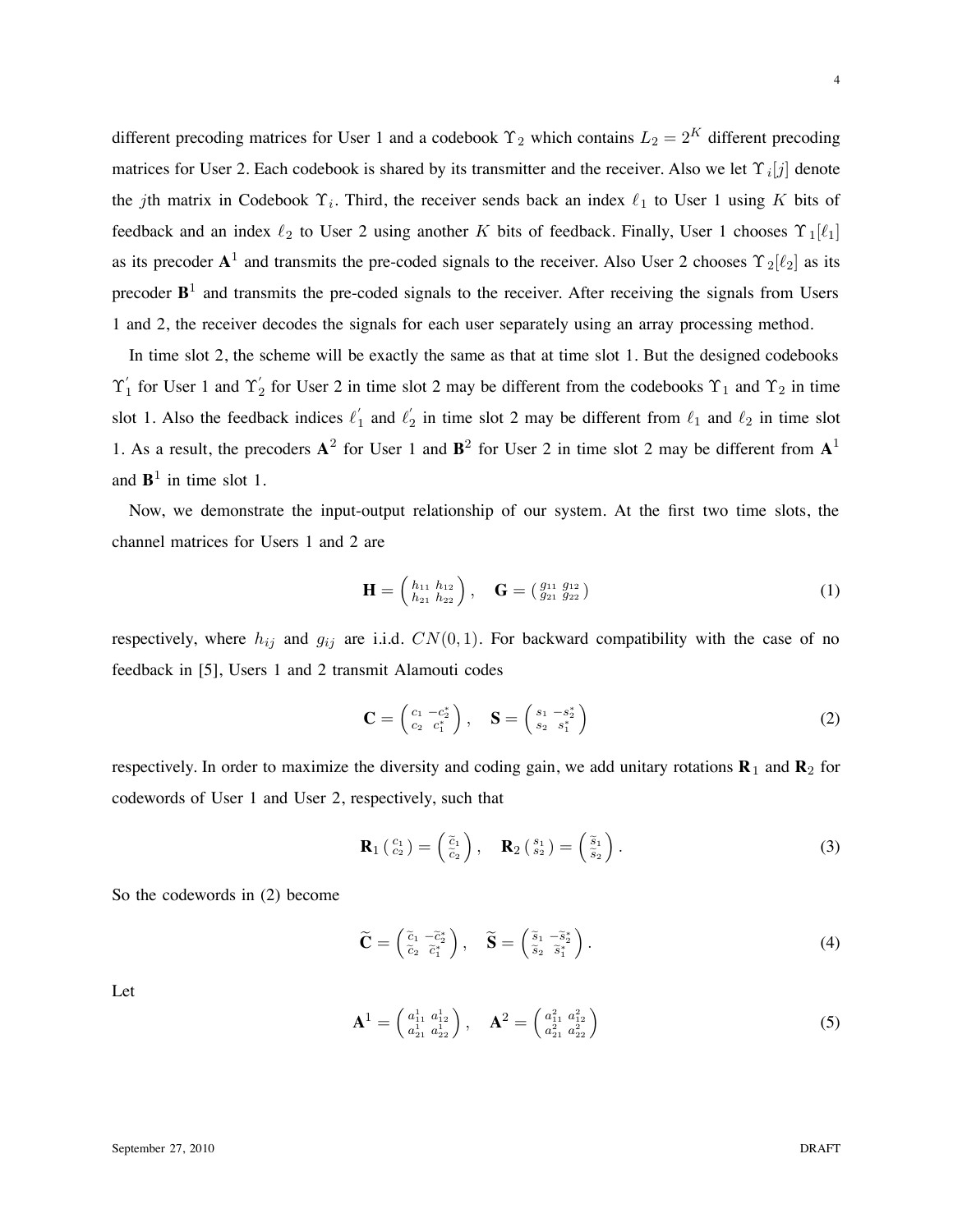denote the precoders of User 1 in time slots 1 and 2, respectively. Also,

$$
\mathbf{B}^{1} = \begin{pmatrix} b_{11}^{1} & b_{12}^{1} \\ b_{21}^{1} & b_{22}^{1} \end{pmatrix}, \quad \mathbf{B}^{2} = \begin{pmatrix} b_{11}^{2} & b_{12}^{2} \\ b_{21}^{2} & b_{22}^{2} \end{pmatrix}
$$
 (6)

denote the precoders of User 2 in time slots 1 and 2, respectively. Here  $||\mathbf{A}^i||_F^2 = ||\mathbf{B}^i||_F^2 = 1$ ,  $i = 1, 2$ , in order to satisfy the normalization conditions [11].

In time slots 1 and 2, the received signals are respectively denoted by

$$
\mathbf{y}^1 = \begin{pmatrix} y_1^1 \\ y_2^1 \end{pmatrix}, \quad \mathbf{y}^2 = \begin{pmatrix} y_1^2 \\ y_2^2 \end{pmatrix}.
$$
 (7)

Then, in time slot 1, the signal model can be written as

$$
\mathbf{y}^{1} = \sqrt{E_s} \mathbf{H} \mathbf{A}^{1} \begin{pmatrix} \tilde{c}_1 \\ \tilde{c}_2 \end{pmatrix} + \sqrt{E_s} \mathbf{G} \mathbf{B}^{1} \begin{pmatrix} \tilde{s}_1 \\ \tilde{s}_2 \end{pmatrix} + \mathbf{W}^{1}.
$$
 (8)

In time slot 2, we have

$$
\mathbf{y}^2 = \sqrt{E_s} \mathbf{H} \mathbf{A}^2 \left( \begin{array}{c} -\tilde{c}_2^* \\ \tilde{c}_1^* \end{array} \right) + \sqrt{E_s} \mathbf{G} \mathbf{B}^2 \left( \begin{array}{c} -\tilde{s}_2^* \\ \tilde{s}_1^* \end{array} \right) + \mathbf{W}^2 \tag{9}
$$

where  $E_s$  denotes the total transmit energy of each user and  $\mathbf{W}^1 = \begin{pmatrix} n_1^1 \\ n_2^1 \end{pmatrix}$  $\Big),\ \mathbf{W}^{2}\ =\ \Big(\frac{n_{1}^{2}}{n_{2}^{2}}% \sqrt{\frac{n_{1}^{2}}{n_{1}^{2}}}\sqrt{\frac{n_{2}^{2}}{n_{2}^{2}}}\Big)\ \mathrm{.}$ ) denote the noise at the receiver in time slots 1 and 2, respectively. We assume that  $n_1^1, n_2^1, n_1^2, n_2^2$  are i.i.d complex Gaussian noises with mean 0 and variance 1. In order to simplify the notation, we let

$$
\widehat{\mathbf{H}}^{i} = \mathbf{H}\mathbf{A}^{i}, \quad \text{i.e.,} \begin{pmatrix} \widehat{h}_{11}^{i} \widehat{h}_{12}^{i} \\ \widehat{h}_{21}^{i} \widehat{h}_{22}^{i} \end{pmatrix} = \begin{pmatrix} h_{11}a_{11}^{i} + h_{12}a_{21}^{i} \ h_{11}a_{12}^{i} + h_{12}a_{22}^{i} \\ h_{21}a_{11}^{i} + h_{22}a_{21}^{i} \ h_{21}a_{12}^{i} + h_{22}a_{22}^{i} \end{pmatrix}, \quad i = 1, 2,
$$
\n(10)

$$
\widehat{\mathbf{G}}^{i} = \mathbf{G}\mathbf{B}^{i}, \quad \text{i.e.,} \left(\begin{matrix} \widehat{g}_{11}^{i} & \widehat{g}_{12}^{i} \\ \widehat{g}_{21}^{i} & \widehat{g}_{22}^{i} \end{matrix}\right) = \left(\begin{matrix} g_{11}b_{11}^{i} + g_{12}b_{21}^{i} & g_{11}b_{12}^{i} + g_{12}b_{22}^{i} \\ g_{21}b_{11}^{i} + g_{22}b_{21}^{i} & g_{21}b_{12}^{i} + g_{22}b_{22}^{i} \end{matrix}\right), \quad i = 1, 2.
$$
 (11)

With these new notations, after applying some simple algebra to Equations (8) and (9), we have

$$
\begin{pmatrix} y_1^1 \\ y_2^1 \end{pmatrix} = \sqrt{E_s} \begin{pmatrix} \hat{h}_{11}^1 & \hat{h}_{12}^1 & \hat{g}_{11}^1 & \hat{g}_{12}^1 \\ \hat{h}_{21}^1 & \hat{h}_{22}^1 & \hat{g}_{21}^1 & \hat{g}_{22}^1 \end{pmatrix} \begin{pmatrix} \tilde{c}_1 \\ \tilde{c}_2 \\ \tilde{s}_1 \\ \tilde{s}_2 \end{pmatrix} + \begin{pmatrix} n_1^1 \\ n_2^1 \end{pmatrix},
$$
\n(12)

$$
\begin{pmatrix}\n(y_1^2)^* \\
(y_2^2)^*\n\end{pmatrix} = \sqrt{E_s} \begin{pmatrix}\n(\hat{h}_{12}^2)^* - (\hat{h}_{11}^2)^* (\hat{g}_{12}^2)^* - (\hat{g}_{11}^2)^* \\
(\hat{h}_{22}^2)^* - (\hat{h}_{21}^2)^* (\hat{g}_{22}^2)^* - (\hat{g}_{21}^2)^*\n\end{pmatrix} \begin{pmatrix}\n\tilde{c}_1 \\
\tilde{c}_2 \\
\tilde{s}_1 \\
\tilde{s}_2\n\end{pmatrix} + \begin{pmatrix}\n(n_1^2)^* \\
(n_2^2)^*\n\end{pmatrix}.
$$
\n(13)

Equations (12) and (13) are the input-output relationship of our system at the first two time slots.

#### III. INTERFERENCE CANCELLATION PRECODING AND DECODING

In this section, we will show the property that our codebooks should possess in order to achieve our first goal, i.e., interference cancellation.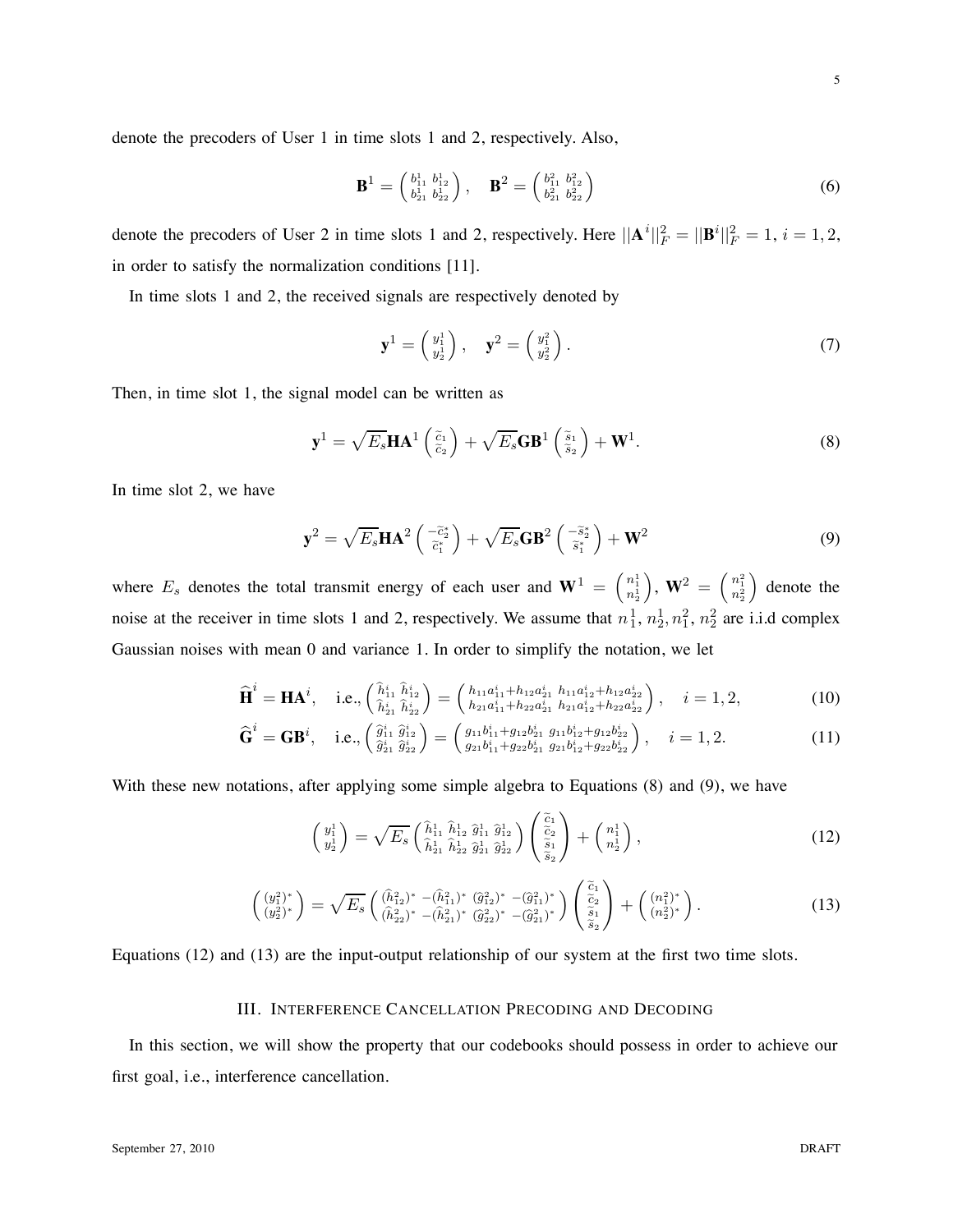#### *A. Precoding*

First, in time slot 1, by Equation (12),  $\tilde{c}_1$ ,  $\tilde{c}_2$ ,  $\tilde{s}_1$ ,  $\tilde{s}_2$  are transmitted along four equivalent channel vectors  $\hat{\mathbf{H}}^1(1), \hat{\mathbf{H}}^1(2), \hat{\mathbf{G}}^1(1), \hat{\mathbf{G}}^1(2)$ , respectively. Suppose that we want to remove the signals of User 2, we can find a 2-by-1 complex vector **g** satisfying  $\mathbf{g}^\dagger \widehat{\mathbf{G}}^1(1) = \mathbf{g}^\dagger \widehat{\mathbf{G}}^1(2) = 0$ . Then by simply multiplying both sides of Equation (12) by **g**†, we can remove the signals of User 2. This is our basic idea to achieve the interference cancellation.

However, since  $\hat{\textbf{G}}^1(1), \hat{\textbf{G}}^1(2)$  are 2-by-1 complex vectors, a non-zero complex vector  $\textbf{g}_{2\times 1}$  that satisfies  $\mathbf{g}^{\dagger} \widehat{\mathbf{G}}^1(1) = \mathbf{g}^{\dagger} \widehat{\mathbf{G}}^1(2) = 0$  does not exist unless  $\widehat{\mathbf{G}}^1(1) = \alpha \widehat{\mathbf{G}}^1(2)$ , where  $\alpha$  is a constant. Therefore, in order to cancel the interference from User 2, we need  $\hat{G}^1(1) = \alpha \hat{G}^1(2)$ . To make  $\hat{G}^1(1) = \alpha \hat{G}^1(2)$ , our precoders  $A^1$  and  $B^1$  should have the following properties:

$$
\mathbf{A}^{1}(1) = \mathbf{A}^{1}(2), \quad \mathbf{B}^{1}(1) = \mathbf{B}^{1}(2), \tag{14}
$$

i.e.,

$$
\begin{pmatrix} a_{11}^1 \\ a_{21}^1 \end{pmatrix} = \begin{pmatrix} a_{12}^1 \\ a_{22}^1 \end{pmatrix}, \quad \begin{pmatrix} b_{11}^1 \\ b_{21}^1 \end{pmatrix} = \begin{pmatrix} b_{12}^1 \\ b_{22}^1 \end{pmatrix}.
$$
 (15)

Since we choose a matrix in the codebook  $\Upsilon_1$  as the precoder for User 1 and a matrix in the codebook  $\Upsilon_2$  as the precoder for User 2, Equation (14) results in:

$$
\Upsilon_1[i](1) = \Upsilon_1[i](2), \quad \Upsilon_2[j](1) = \Upsilon_2[j](2), \tag{16}
$$

i.e., the two columns of any matrix in codebooks  $\Upsilon_1$  and  $\Upsilon_2$  should be the same. From Equations (10) and (15), it is easy to see that the resulted  $\hat{\mathbf{G}}^1(1)$ ,  $\hat{\mathbf{G}}^1(2)$  satisfy  $\hat{\mathbf{G}}^1(1) = \hat{\mathbf{G}}^1(2)$ , i.e.,

$$
\begin{pmatrix} \hat{h}_{11}^1 \\ \hat{h}_{21}^1 \end{pmatrix} = \begin{pmatrix} \hat{h}_{12}^1 \\ \hat{h}_{22}^1 \end{pmatrix}, \quad \begin{pmatrix} \hat{g}_{11}^1 \\ \hat{g}_{21}^1 \end{pmatrix} = \begin{pmatrix} \hat{g}_{12}^1 \\ \hat{g}_{22}^1 \end{pmatrix}.
$$
 (17)

Then (12) can be written as

$$
\begin{pmatrix} y_1^1 \\ y_2^1 \end{pmatrix} = \sqrt{E_s} \begin{pmatrix} \hat{h}_{11}^1 & \hat{h}_{11}^1 & \hat{g}_{11}^1 \\ \hat{h}_{21}^1 & \hat{h}_{21}^1 & \hat{g}_{21}^1 \end{pmatrix} \begin{pmatrix} \tilde{c}_1 \\ \tilde{c}_2 \\ \tilde{s}_1 \\ \tilde{s}_2 \end{pmatrix} + \begin{pmatrix} n_1^1 \\ n_2^1 \end{pmatrix} . \tag{18}
$$

Based on Equation (18), it is easy to find a complex vector **g** satisfying  $\mathbf{g}^{\dagger} \begin{pmatrix} \hat{g}_{11}^1 \\ \hat{g}_{21}^1 \end{pmatrix} = 0$  to remove the signals of User 2. Equation (16) represents the property that our codebooks need in order to achieve interference cancellation.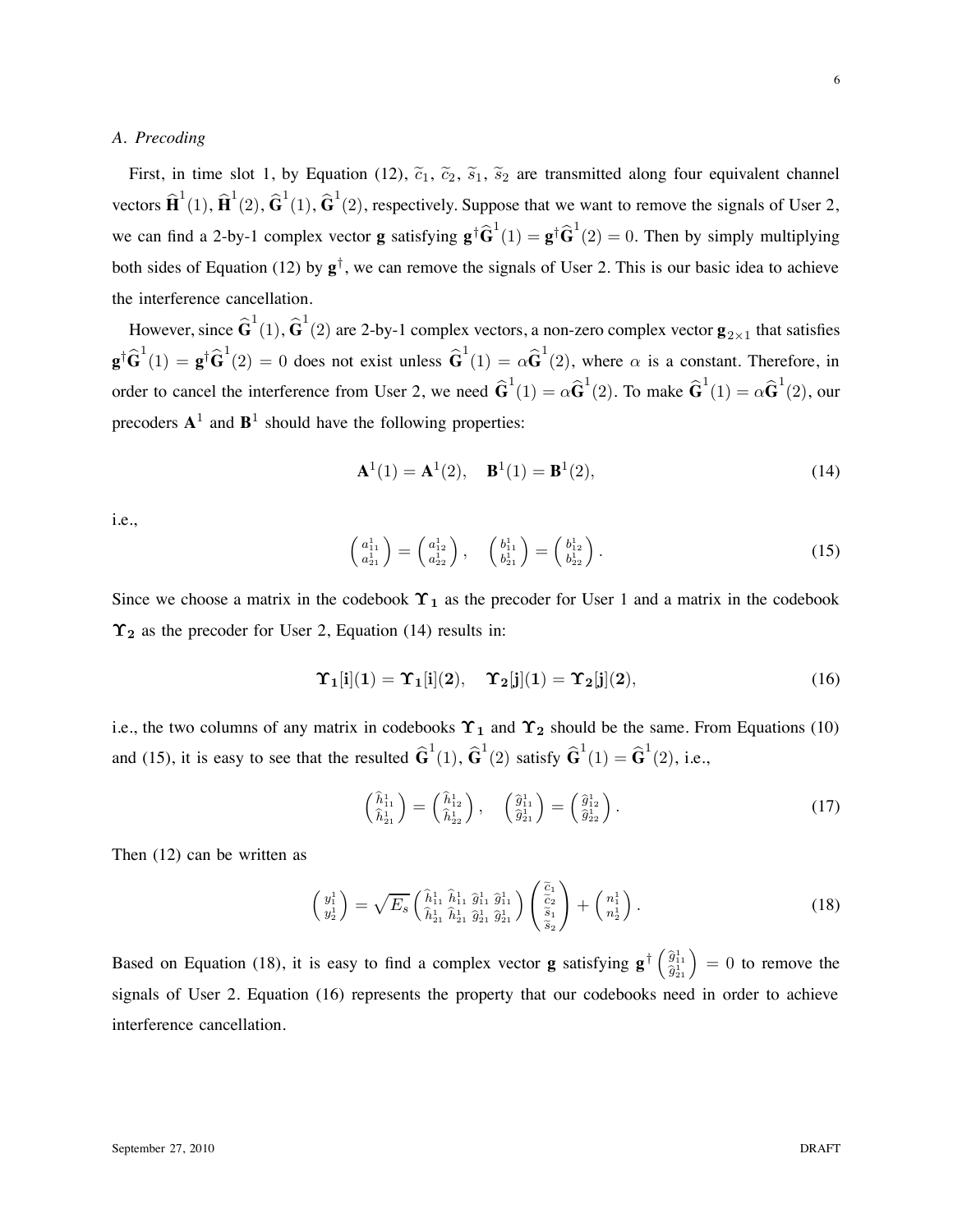Similarly, in time slot 2, our precoders should satisfy

$$
\mathbf{A}^2(1) = \mathbf{A}^2(2), \quad \mathbf{B}^2(1) = \mathbf{B}^2(2). \tag{19}
$$

Then using the codebook  $\Upsilon'_1$  and  $\Upsilon'_2$ , for Users 1 and 2, respectively, any matrix  $\Upsilon'_1[i]$  in the codebook  $\Upsilon'_1$  and any matrix  $\Upsilon'_2$  [j] in the codebook  $\Upsilon'_2$  have the following properties:

$$
\Upsilon_1'[i](1) = \Upsilon_1'[i](2), \quad \Upsilon_2'[j](1) = \Upsilon_2'[j](2). \tag{20}
$$

Then (13) can be written as

$$
\begin{pmatrix}\n(y_1^2)^* \\
(y_2^2)^*\n\end{pmatrix} = \sqrt{E_s} \begin{pmatrix}\n(\hat{h}_{12}^2)^* - (\hat{h}_{12}^2)^* (\hat{g}_{12}^2)^* - (\hat{g}_{12}^2)^* \\
(\hat{h}_{22}^2)^* - (\hat{h}_{22}^2)^* (\hat{g}_{22}^2)^* - (\hat{g}_{22}^2)^*\n\end{pmatrix} \begin{pmatrix}\n\tilde{c}_1 \\
\tilde{c}_2 \\
\tilde{s}_1 \\
\tilde{s}_2\n\end{pmatrix} + \begin{pmatrix}\n(n_1^2)^* \\
(n_2^2)^*\n\end{pmatrix}.
$$
\n(21)

#### *B. Decoding*

In what follows, based on Equations (18) and (21), we illustrate how to cancel the interference of User 2 and decode in detail. First, we introduce some notation to simplify the presentation. In Equations (18) and (21), we let

$$
\mathbf{v}_h^1 = \begin{pmatrix} \hat{h}_{11}^1 \\ \hat{h}_{21}^1 \end{pmatrix}, \quad \mathbf{v}_g^1 = \begin{pmatrix} \hat{g}_{11}^1 \\ \hat{g}_{21}^1 \end{pmatrix}, \quad \overline{\mathbf{y}}^1 = \begin{pmatrix} y_1^1 \\ y_2^1 \end{pmatrix}, \quad \mathbf{n}^1 = \begin{pmatrix} n_1^1 \\ n_2^1 \end{pmatrix}, \tag{22}
$$

$$
\mathbf{v}_h^2 = \begin{pmatrix} (\hat{h}_{12}^2)^* \\ (\hat{h}_{22}^2)^* \end{pmatrix}, \quad \mathbf{v}_g^2 = \begin{pmatrix} (\hat{g}_{12}^2)^* \\ (\hat{g}_{22}^2)^* \end{pmatrix}, \quad \overline{\mathbf{y}}^2 = \begin{pmatrix} (y_1^2)^* \\ (y_2^2)^* \end{pmatrix}, \quad \mathbf{n}^2 = \begin{pmatrix} (n_1^2)^* \\ (n_2^2)^* \end{pmatrix}.
$$
 (23)

Then we introduce the following complex vectors

$$
\overline{\mathbf{v}}_g^1 = \begin{pmatrix} -(\hat{g}_{21}^1)^* \\ (\hat{g}_{11}^1)^* \end{pmatrix}, \quad \overline{\mathbf{v}}_g^2 = \begin{pmatrix} -\hat{g}_{22}^2 \\ \hat{g}_{12}^2 \end{pmatrix}.
$$
 (24)

Note that  $\overline{\mathbf{v}}_g^1$ ,  $\overline{\mathbf{v}}_g^2$  are orthogonal to  $\mathbf{v}_g^1$ ,  $\mathbf{v}_g^2$  in time slots 1 and 2, respectively. In order to cancel the signals from User 2, we can multiply both sides of Equations (18) and (21) by  $(\bar{v}_g^1)^{\dagger}$  and  $(\bar{v}_g^2)^{\dagger}$ . Then we have

$$
(\overline{\mathbf{v}}_g^1)^{\dagger} \begin{pmatrix} y_1^1 \\ y_2^1 \end{pmatrix} = \sqrt{E_s} (\overline{\mathbf{v}}_g^1)^{\dagger} \begin{pmatrix} \hat{h}_{11}^1 & \hat{h}_{11}^1 \\ \hat{h}_{21}^1 & \hat{h}_{21}^1 \end{pmatrix} \begin{pmatrix} \tilde{c}_1 \\ \tilde{c}_2 \end{pmatrix} + (\overline{\mathbf{v}}_g^1)^{\dagger} \begin{pmatrix} n_1^1 \\ n_2^1 \end{pmatrix},
$$
\n(25)

$$
(\overline{\mathbf{v}}_g^2)^{\dagger} \begin{pmatrix} (y_1^2)^* \\ (y_2^2)^* \end{pmatrix} = \sqrt{E_s} (\overline{\mathbf{v}}_g^2)^{\dagger} \begin{pmatrix} (\hat{h}_{12}^2)^* - (\hat{h}_{12}^2)^* \\ (\hat{h}_{22}^2)^* - (\hat{h}_{22}^2)^* \end{pmatrix} \begin{pmatrix} \tilde{c}_1 \\ \tilde{c}_2 \end{pmatrix} + (\overline{\mathbf{v}}_g^2)^{\dagger} \begin{pmatrix} (n_1^2)^* \\ (n_2^2)^* \end{pmatrix} . \tag{26}
$$

Now we have removed the signals from User 2. So there is no interference for User 1. The elements of the noise vector  $(\overline{\mathbf{v}}_g^1)^{\dagger} \begin{pmatrix} n_1^1 \\ n_2^1 \end{pmatrix}$ ) are correlated with covariance  $|\bar{\mathbf{v}}_g|^2$  and the elements of the noise vector  $(\overline{\mathbf{v}}_g^2)^{\dagger} \left( \frac{(n_1^2)^*}{(n_2^2)^*} \right)$  $(n_2^2)^*$ ) are correlated with  $|\nabla_g^2|^2$ . In order to detect the signals of User 1, we need to whiten the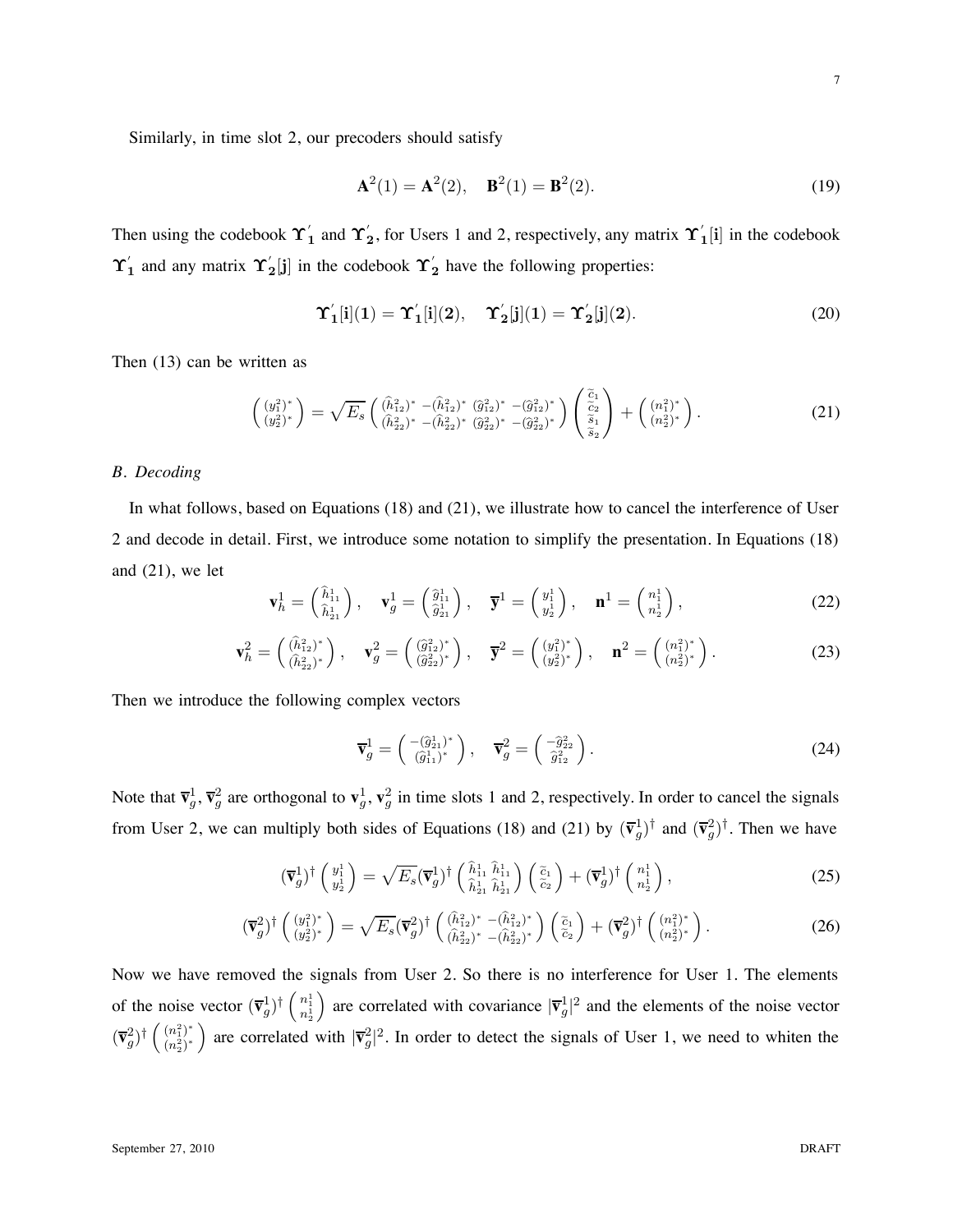noise by multiplying both sides of Equations (25) and (26) by  $|\mathbf{v}_g|^{\mathbf{1}}|^{-1}$  and  $|\mathbf{v}_g^{\mathbf{2}}|^{-1}$ , as follows

$$
\frac{(\overline{\mathbf{v}}_g^1)^{\dagger}}{|\overline{\mathbf{v}}_g^1|} \begin{pmatrix} y_1^1 \\ y_2^1 \end{pmatrix} = \sqrt{E_s} \frac{(\overline{\mathbf{v}}_g^1)^{\dagger}}{|\overline{\mathbf{v}}_g^1|} \begin{pmatrix} \hat{h}_{11}^1 & \hat{h}_{11}^1 \\ \hat{h}_{21}^1 & \hat{h}_{21}^1 \end{pmatrix} \begin{pmatrix} \tilde{c}_1 \\ \tilde{c}_2 \end{pmatrix} + \frac{(\overline{\mathbf{v}}_g^1)^{\dagger}}{|\overline{\mathbf{v}}_g^1|} \begin{pmatrix} n_1^1 \\ n_2^1 \end{pmatrix},
$$
\n(27)

$$
\frac{(\overline{\mathbf{v}}_g^2)^{\dagger}}{|\overline{\mathbf{v}}_g^2|} \left( \begin{array}{c} (y_1^2)^* \\ (y_2^2)^* \end{array} \right) = \sqrt{E_s} \frac{(\overline{\mathbf{v}}_g^2)^{\dagger}}{|\overline{\mathbf{v}}_g^2|} \left( \begin{array}{c} (\widehat{h}_{12}^2)^* - (\widehat{h}_{12}^2)^* \\ (\widehat{h}_{22}^2)^* - (\widehat{h}_{22}^2)^* \end{array} \right) \left( \begin{array}{c} \widetilde{c}_1 \\ \widetilde{c}_2 \end{array} \right) + \frac{(\overline{\mathbf{v}}_g^2)^{\dagger}}{|\overline{\mathbf{v}}_g^2|} \left( \begin{array}{c} (n_1^2)^* \\ (n_2^2)^* \end{array} \right). \tag{28}
$$

Using the notation in (22), (23) and combining Equations (27) and (28), we have

$$
\begin{pmatrix}\n\frac{(\vec{\mathbf{v}}_d^1)^{\dagger}}{|\vec{\mathbf{v}}_d^1|} \vec{\mathbf{v}}^1 \\
\frac{(\vec{\mathbf{v}}_d^2)^{\dagger}}{|\vec{\mathbf{v}}_d^2|} \vec{\mathbf{v}}^2\n\end{pmatrix} = \sqrt{E_s} \begin{pmatrix}\n\frac{(\vec{\mathbf{v}}_d^1)^{\dagger}}{|\vec{\mathbf{v}}_d^1|} \mathbf{v}_h^1 & \frac{(\vec{\mathbf{v}}_d^1)^{\dagger}}{|\vec{\mathbf{v}}_d^1|} \mathbf{v}_h^1 \\
\frac{(\vec{\mathbf{v}}_d^2)^{\dagger}}{|\vec{\mathbf{v}}_d^2|} \mathbf{v}_h^2 & -\frac{(\vec{\mathbf{v}}_d^2)^{\dagger}}{|\vec{\mathbf{v}}_d^2|} \mathbf{v}_h^2\n\end{pmatrix} \begin{pmatrix}\n\tilde{c}_1 \\
\tilde{c}_2\n\end{pmatrix} + \begin{pmatrix}\n\frac{(\vec{\mathbf{v}}_d^1)^{\dagger}}{|\vec{\mathbf{v}}_d^1|} \mathbf{n}^1 \\
\frac{(\vec{\mathbf{v}}_d^2)^{\dagger}}{|\vec{\mathbf{v}}_d^2|} \mathbf{n}^2\n\end{pmatrix} .
$$
\n(29)

We let  $\hat{H}$  denote the equivalent channel matrix in (29) to simplify the presentation as follows

$$
\widehat{\mathbf{H}} = \begin{pmatrix} \widehat{h}_{11} & \widehat{h}_{12} \\ \widehat{h}_{21} & \widehat{h}_{22} \end{pmatrix} = \begin{pmatrix} \widehat{h}_{11} & \widehat{h}_{11} \\ \widehat{h}_{21} & -\widehat{h}_{21} \end{pmatrix} = \begin{pmatrix} \frac{(\overline{v}_{g}^{1})^{\dagger}}{|\overline{v}_{g}^{1}|} \mathbf{v}_{h}^{1} & \frac{(\overline{v}_{g}^{1})^{\dagger}}{|\overline{v}_{g}^{1}|} \mathbf{v}_{h}^{1} \\ \frac{(\overline{v}_{g}^{2})^{\dagger}}{|\overline{v}_{g}^{2}|} \mathbf{v}_{h}^{2} & -\frac{(\overline{v}_{g}^{2})^{\dagger}}{|\overline{v}_{g}^{2}|} \mathbf{v}_{h}^{2} \end{pmatrix}.
$$
\n(30)

Note that  $\hat{H}$  has the following Single Value Decomposition [18]

$$
\widehat{\mathbf{H}} = \mathbf{U}_{\widehat{\mathbf{H}}} \boldsymbol{\Sigma}_{\widehat{\mathbf{H}}} \mathbf{V}_{\widehat{\mathbf{H}}} = \mathbf{U}_{\widehat{\mathbf{H}}} \boldsymbol{\Sigma}_{\widehat{\mathbf{H}}} \left( \begin{array}{cc} \frac{\sqrt{2}}{2} & \frac{\sqrt{2}}{2} \\ \frac{\sqrt{2}}{2} & -\frac{\sqrt{2}}{2} \end{array} \right) \tag{31}
$$

where  $U_{\hat{H}}$  is a complex matrix and  $\Sigma_{\hat{H}}$ ,  $V_{\hat{H}}$  are all real matrices. Then we can multiply both sides of Equation (29) by  $\mathbf{U}_{\hat{\mathbf{H}}}^{\dagger}$  as follows

$$
\mathbf{U}_{\widehat{\mathbf{H}}}^{\dagger} \begin{pmatrix} \frac{(\overline{\mathbf{v}}_{g}^{1})^{\dagger}}{|\overline{\mathbf{v}}_{g}^{1}|} \overline{\mathbf{v}}^{1} \\ \frac{(\overline{\mathbf{v}}_{g}^{2})^{\dagger}}{|\overline{\mathbf{v}}_{g}^{2}|} \overline{\mathbf{v}}^{2} \end{pmatrix} = \sqrt{E_{s}} \mathbf{U}_{\widehat{\mathbf{H}}}^{\dagger} \begin{pmatrix} \frac{(\overline{\mathbf{v}}_{g}^{1})^{\dagger}}{|\overline{\mathbf{v}}_{g}^{1}|} \mathbf{v}_{h}^{1} & \frac{(\overline{\mathbf{v}}_{g}^{1})^{\dagger}}{|\overline{\mathbf{v}}_{g}^{2}|} \mathbf{v}_{h}^{1} \\ \frac{(\overline{\mathbf{v}}_{g}^{2})^{\dagger}}{|\overline{\mathbf{v}}_{g}^{2}|} \mathbf{v}_{h}^{2} & -\frac{(\overline{\mathbf{v}}_{g}^{2})^{\dagger}}{|\overline{\mathbf{v}}_{g}^{2}|} \mathbf{v}_{h}^{2} \end{pmatrix} \begin{pmatrix} \widetilde{c}_{1} \\ \widetilde{c}_{2} \end{pmatrix} + \mathbf{U}_{\widehat{\mathbf{H}}}^{\dagger} \begin{pmatrix} \frac{(\overline{\mathbf{v}}_{g}^{1})^{\dagger}}{|\overline{\mathbf{v}}_{g}^{1}|} \mathbf{n}^{1} \\ \frac{(\overline{\mathbf{v}}_{g}^{2})^{\dagger}}{|\overline{\mathbf{v}}_{g}^{2}|} \mathbf{n}^{2} \end{pmatrix} . \tag{32}
$$

In the above equation,  $\mathbf{U}_{\hat{\mathbf{H}}}^{\top}$  $\int \frac{(\overline{\mathbf{v}}_g^1)^{\dagger}}{|\overline{\mathbf{v}}_g^1|} \mathbf{n}^1$  $\frac{(\overline{\mathbf{v}}_g^2)^{\dagger}}{|\overline{\mathbf{v}}_g^2|} \mathbf{n}^2$ ' is still white noise and  $\mathbf{U}_{\hat{\mathbf{H}}}^{\top}$  $\left( \begin{array}{cc} \frac{(\overline{\mathbf{v}}_g^1)^{\dagger}}{|\overline{\mathbf{v}}_g^1|} \mathbf{v}_h^1 & \frac{(\overline{\mathbf{v}}_g^1)^{\dagger}}{|\overline{\mathbf{v}}_g^1|} \mathbf{v}_h^1 \end{array} \right)$  $\frac{(\overline{\mathbf{v}}_g^2)^\dagger}{|\overline{\mathbf{v}}_g^2|}\mathbf{v}_h^2 - \frac{(\overline{\mathbf{v}}_g^2)^\dagger}{|\overline{\mathbf{v}}_g^2|}\mathbf{v}_h^2$ ' is real matrix. So if QAM is used, then we have

$$
\text{Real}\left\{\mathbf{U}^{\dagger}_{\widehat{\mathbf{H}}}\left(\frac{(\overline{\mathbf{v}}^1_{g})^{\dagger}}{(\overline{\mathbf{v}}^2_{g})^{\dagger}}\overline{\mathbf{y}}^1\right)\right\} = \sqrt{E_s}\mathbf{U}^{\dagger}_{\widehat{\mathbf{H}}}\left(\frac{(\overline{\mathbf{v}}^1_{g})^{\dagger}}{(\overline{\mathbf{v}}^1_{g})^{\dagger}}\mathbf{v}^1_{h}\right)_{\widehat{\mathbf{H}}}\frac{(\overline{\mathbf{v}}^1_{g})^{\dagger}}{(\overline{\mathbf{v}}^2_{g})^{\dagger}}\mathbf{v}^1_{h}\right) \text{Real}\left\{\left(\frac{\widetilde{c}_1}{\widetilde{c}_2}\right)^{\dagger}\right\} + \text{Real}\left\{\mathbf{U}^{\dagger}_{\widehat{\mathbf{H}}}\left(\frac{(\overline{\mathbf{v}}^1_{g})^{\dagger}}{(\overline{\mathbf{v}}^1_{g})^{\dagger}}\mathbf{n}^1\right)\right\},\tag{33}
$$

$$
\text{Imag}\left\{\mathbf{U}_{\widehat{\mathbf{H}}}^{\dagger}\left(\frac{\frac{(\overline{\mathbf{v}}_{g}^1)^{\dagger}}{|\overline{\mathbf{v}}_{g}^1|}\overline{\mathbf{v}}^1}{\frac{(\overline{\mathbf{v}}_{g}^2)^{\dagger}}{|\overline{\mathbf{v}}_{g}^2|}\overline{\mathbf{v}}^2}\right)\right\} = \sqrt{E_s}\mathbf{U}_{\widehat{\mathbf{H}}}^{\dagger}\left(\frac{\frac{(\overline{\mathbf{v}}_{g}^1)^{\dagger}}{|\overline{\mathbf{v}}_{g}^1|}\mathbf{v}_h^1}{\frac{(\overline{\mathbf{v}}_{g}^2)^{\dagger}}{|\overline{\mathbf{v}}_{g}^2|}\mathbf{v}_h^2}\right)\text{Imag}\left\{\left(\frac{\widetilde{c}_1}{\widetilde{c}_2}\right)\right\} + \text{Imag}\left\{\mathbf{U}_{\widehat{\mathbf{H}}}^{\dagger}\left(\frac{\frac{(\overline{\mathbf{v}}_{g}^1)^{\dagger}}{|\overline{\mathbf{v}}_{g}^2|}\mathbf{n}^1}{\frac{(\overline{\mathbf{v}}_{g}^2)^{\dagger}}{|\overline{\mathbf{v}}_{g}^2|}\mathbf{v}_h^2}\right)\right\}.
$$
 (34)

Therefore, we can use the Maximum-Likelihood method to decode the real parts and imaginary parts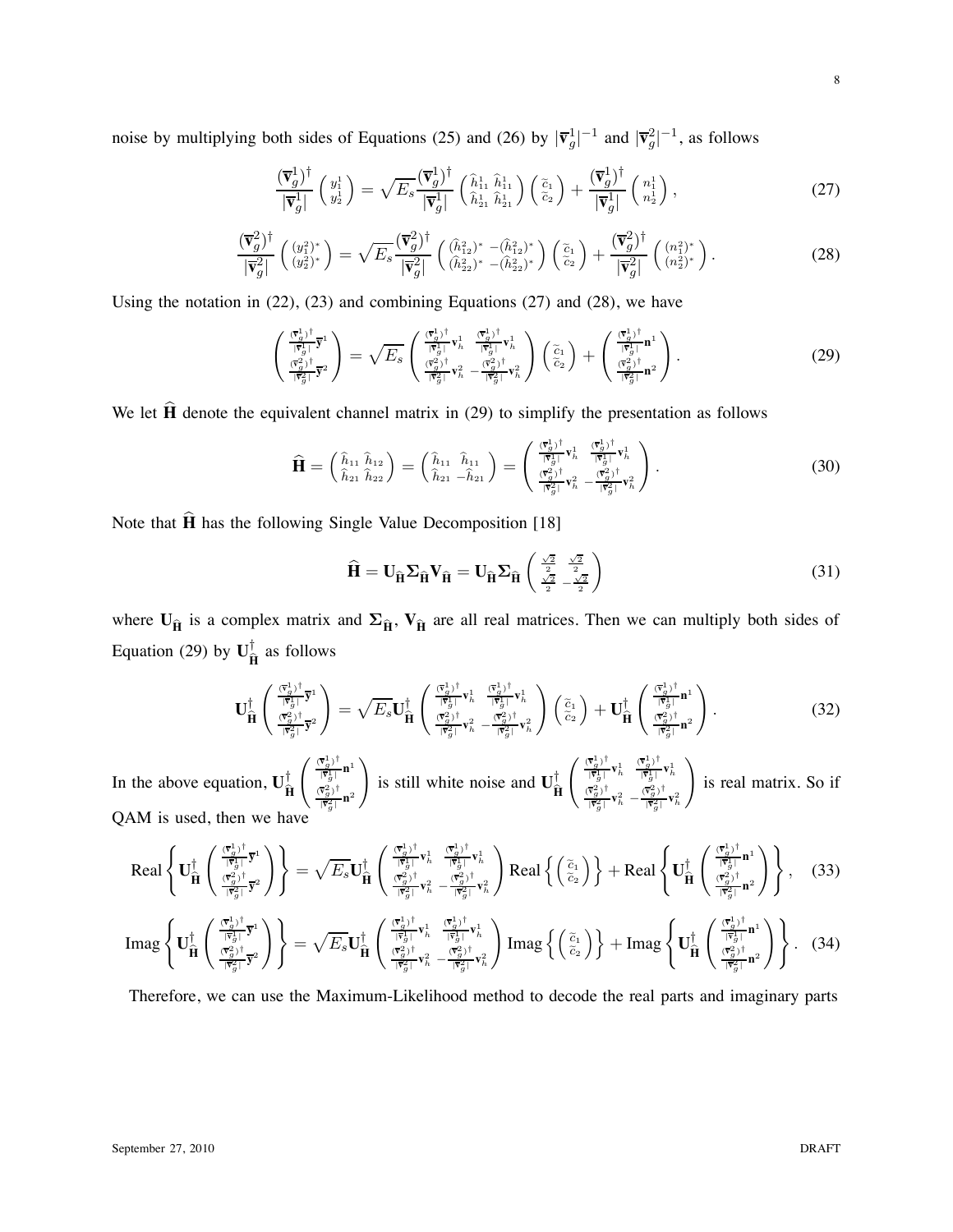of  $\tilde{c}_1$ ,  $\tilde{c}_2$  separately. For example, when we detect the real parts of  $\tilde{c}_1$ ,  $\tilde{c}_2$ , we have

$$
\text{Real}\{\widehat{c}_{1},\widehat{c}_{2}\} = \arg\min_{\text{Real}\{c_{1},c_{2}\}}\left\|\text{Real}\left\{U_{\widehat{\mathbf{H}}}^{\dagger}\left(\frac{\frac{\overline{(\overline{r}_{g}^{1}})^{\dagger}}{\|\overline{r}_{g}^{1}\|}\overline{y}^{1}}{\frac{\overline{(\overline{r}_{g}^{2})^{\dagger}}{\|\overline{r}_{g}^{2}\|}\overline{y}^{2}}}\right)\right\} - \sqrt{E_{s}}U_{\widehat{\mathbf{H}}}^{\dagger}\left(\frac{\frac{\overline{(\overline{r}_{g}^{1})^{\dagger}}}{\|\overline{r}_{g}^{2}\|}\mathbf{v}_{h}^{1}}{\frac{\overline{(\overline{r}_{g}^{2})^{\dagger}}}{\|\overline{r}_{g}^{2}\|}\mathbf{v}_{h}^{2}} - \frac{\overline{(\overline{r}_{g}^{2})^{\dagger}}}{\|\overline{r}_{g}^{2}\|}\mathbf{v}_{h}^{2}}\right)\text{Real}\left\{\left(\frac{\widetilde{c}_{1}}{\widetilde{c}_{2}}\right)\right\}\Bigg\|_{\mathbf{F}}^{2}.
$$
\n(35)

Similarly, we can decode the imaginary parts of  $\tilde{c}_1$ ,  $\tilde{c}_2$ , and the signals of User 2. Note that the decoding complexity is symbol-by-symbol.

Till now, we have presented our precoding, decoding methods, and some necessary properties needed by our codebooks to cancel interference for each user. Note that in order to achieve interference cancellation, the only properties needed by our codebooks are (16) and (20). The remaining degrees of freedom will be used to maximize diversity and coding gain as discussed in the next two sections.

#### IV. FEEDBACK DESIGN AND DIVERSITY ANALYSIS

In this section, we first propose our feedback scheme, i.e., how to choose an index  $l_i$  and send it back to User  $i$ . Then we prove that our feedback scheme can achieve full diversity when our codebooks satisfy some conditions.

#### *A. Feedback Design*

First, as illustrated in Figure 2, we define

$$
\cos \theta_{hg}^1 = \langle \mathbf{v}_h^1, \overline{\mathbf{v}}_g^1 \rangle = \frac{|(\overline{\mathbf{v}}_g^1)^{\dagger} \mathbf{v}_h^1|}{|\overline{\mathbf{v}}_g^1| \cdot |\mathbf{v}_h^1|}, \quad \cos \theta_{hg}^2 = \langle \mathbf{v}_h^2, \overline{\mathbf{v}}_g^2 \rangle = \frac{|(\overline{\mathbf{v}}_g^2)^{\dagger} \mathbf{v}_h^2|}{|\overline{\mathbf{v}}_g^2| \cdot |\mathbf{v}_h^2|}. \tag{36}
$$

Note that the maximum value of  $\cos \theta_{hg}^i$  is 1 and the corresponding  $\theta_{hg}^i = 0$ , which means  $\mathbf{v}_h^i$  and  $\mathbf{v}_g^i$ are orthogonal to each other.

Now we introduce our feedback scheme with the assumption that User 1 has already got a codebook  $\Upsilon_1$  in time slot 1 and a codebook  $\Upsilon_1$  in time slot 2. Also User 2 has already got codebooks  $\Upsilon_2$  and  $\Upsilon_2$ in time slots 1 and 2, respectively. All these codebooks should possess the property given by (16) and (20). In time slot 1, the receiver selects an index  $\ell_1$  within the range from 0 to  $L_1-1$  and sends it back to User 1. The selection criterion is that with such an index  $\ell_1$ ,  $|\mathbf{v}_h^1|$  is maximized, where  $|\mathbf{v}_h^1| = |\mathbf{HA}^1(1)|$ as given by (22) and  $A^1 = \Upsilon_1[\ell_1]$ . Maximizing  $|\mathbf{v}_h^1|$  is equivalent to maximizing the received SINR for User 1. Therefore, full diversity is also achieved, as shown later. At the same time slot, the receiver also picks an index  $\ell_2$  and sends it back to User 2. The selection criterion is that with such an index  $\ell_2$ ,  $\theta_{hg}^1$  is minimized, where  $\theta_{hg}^1$  is given by (36) in which  $\overline{\mathbf{v}}_g^1 = \begin{pmatrix} -g_{21}^* & -g_{22}^* \\ g_{11}^* & g_{12}^* \end{pmatrix} \mathbf{B}^1(1)^*$  as given by (24),  $\mathbf{B}^1 = \Upsilon_2[\ell_2]$ . We will show that by doing so, we can also maximize coding gain within our system framework.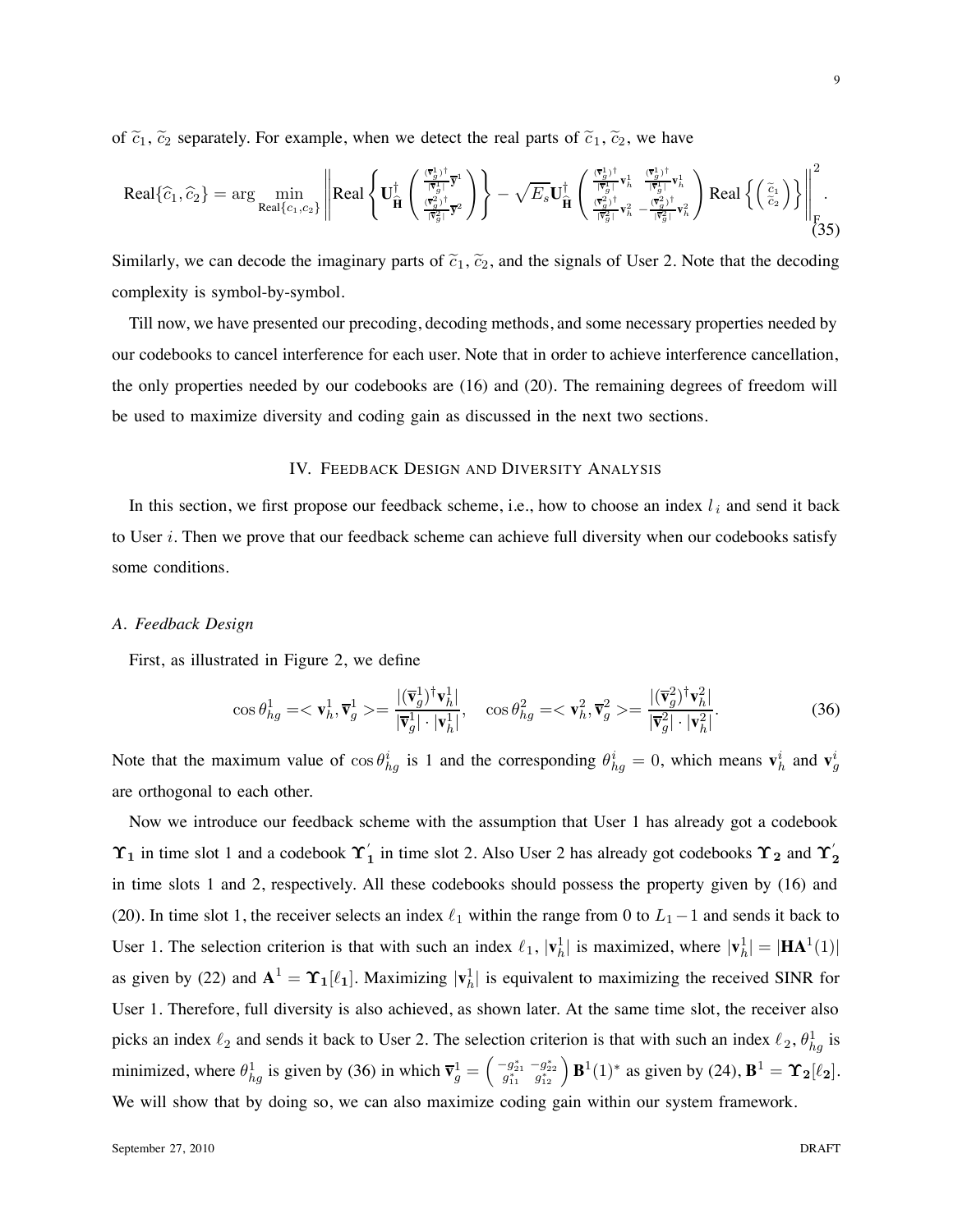10

Similarly, in time slot 2, the receiver finds an index  $\ell'_2$  and sends it back to User 2. The selection criterion is that with such an index  $\ell'_2$ ,  $|\mathbf{v}_g^2|$  is maximized. The receiver also finds an index  $\ell'_1$  and sends it back to User 1. The selection criterion is that with such an index  $\ell'_1$ ,  $\theta_{hg}^2$  is minimized.

#### *B. Diversity Analysis*

In what follows, we show that by the above proposed scheme, the diversity for each user is full as long as our codebooks satisfy some conditions. The diversity is defined as

$$
d = -\lim_{\rho \to \infty} \frac{\log P_e}{\log \rho} \tag{37}
$$

where  $\rho$  denotes the SNR and  $P_e$  represents the probability of error. We first consider Equation (29) to analyze the diversity for User 1. We know  $\begin{pmatrix} \tilde{c}_1 \\ \tilde{c}_2 \end{pmatrix}$  $= \mathbf{R}_1 \begin{pmatrix} c_1 \\ c_2 \end{pmatrix}$  and we define the error matrix  $\epsilon =$  $\left( \begin{array}{c} c_1 \ c_2 \end{array} \right) - \left( \begin{array}{c} \widehat{c}_1 \ \widehat{c}_2 \end{array} \right)$  $\widehat{c}_2$ ). By (29), the pairwise error probability (PEP) can be given by the Gaussian tail function as [19]

$$
P(\mathbf{d} \to \overline{\mathbf{d}} | \widehat{\mathbf{H}}) = Q\left(\sqrt{\frac{\rho ||\widehat{\mathbf{H}} \mathbf{R}_1 \boldsymbol{\epsilon}||_F^2}{4}}\right) = Q\left(\sqrt{\frac{\rho \boldsymbol{\epsilon}^{\dagger} \mathbf{R}_1^{\dagger}(\widehat{\mathbf{H}})^{\dagger} \widehat{\mathbf{H}} \mathbf{R}_1 \boldsymbol{\epsilon}}{4}}\right) \leq \exp\left(-\frac{\rho \boldsymbol{\epsilon}^{\dagger} \mathbf{R}_1^{\dagger}(\widehat{\mathbf{H}})^{\dagger} \widehat{\mathbf{H}} \mathbf{R}_1 \boldsymbol{\epsilon}}{8}\right) \tag{38}
$$

where we have used the inequality  $Q(x) \le \exp(-\frac{x^2}{2})$ . Now we assume  $\mathbf{R}_1 \epsilon = \begin{pmatrix} \gamma_1 \\ \gamma_2 \end{pmatrix}$ . Substituting  $\mathbf{R}_1 \epsilon$ and  $\hat{H}$  from Equation (30) in (38), we have

$$
P(\mathbf{d} \to \overline{\mathbf{d}}|\widehat{\mathbf{H}}) \le \exp\left(-\frac{\rho(|\widehat{h}_{11}|^2|\gamma_1 + \gamma_2|^2 + |\widehat{h}_{21}|^2|\gamma_1 - \gamma_2|^2)}{8}\right)
$$
  
\n
$$
= \exp\left(-\frac{\rho(|\frac{\overline{\mathbf{v}}_g}{|\overline{\mathbf{v}}_g|} \mathbf{v}_h^1|^2 |\gamma_1 + \gamma_2|^2 + |\frac{\overline{\mathbf{v}}_g^2}{|\overline{\mathbf{v}}_g^2|} \mathbf{v}_h^2|^2 |\gamma_1 - \gamma_2|^2)}{8}\right)
$$
  
\n
$$
\le \exp\left(-\frac{\rho(|\frac{\overline{\mathbf{v}}_g}{|\overline{\mathbf{v}}_g|} \mathbf{v}_h^1|^2 |\gamma_1 + \gamma_2|^2)}{8}\right).
$$
\n(39)

Let us define

$$
\Delta = \left| \frac{(\overline{\mathbf{v}}_g^1)^{\dagger}}{|\overline{\mathbf{v}}_g^1|} \mathbf{v}_h^1 \right|^2 = \frac{|(\overline{\mathbf{v}}_g^1)^{\dagger} \mathbf{v}_h^1|^2}{|\overline{\mathbf{v}}_g^1|^2}.
$$
\n(40)

Using (36), we can rewrite  $\Delta$  as

$$
\Delta = |\cos \theta_{hg}^1|^2 \cdot |\mathbf{v}_h^1|^2. \tag{41}
$$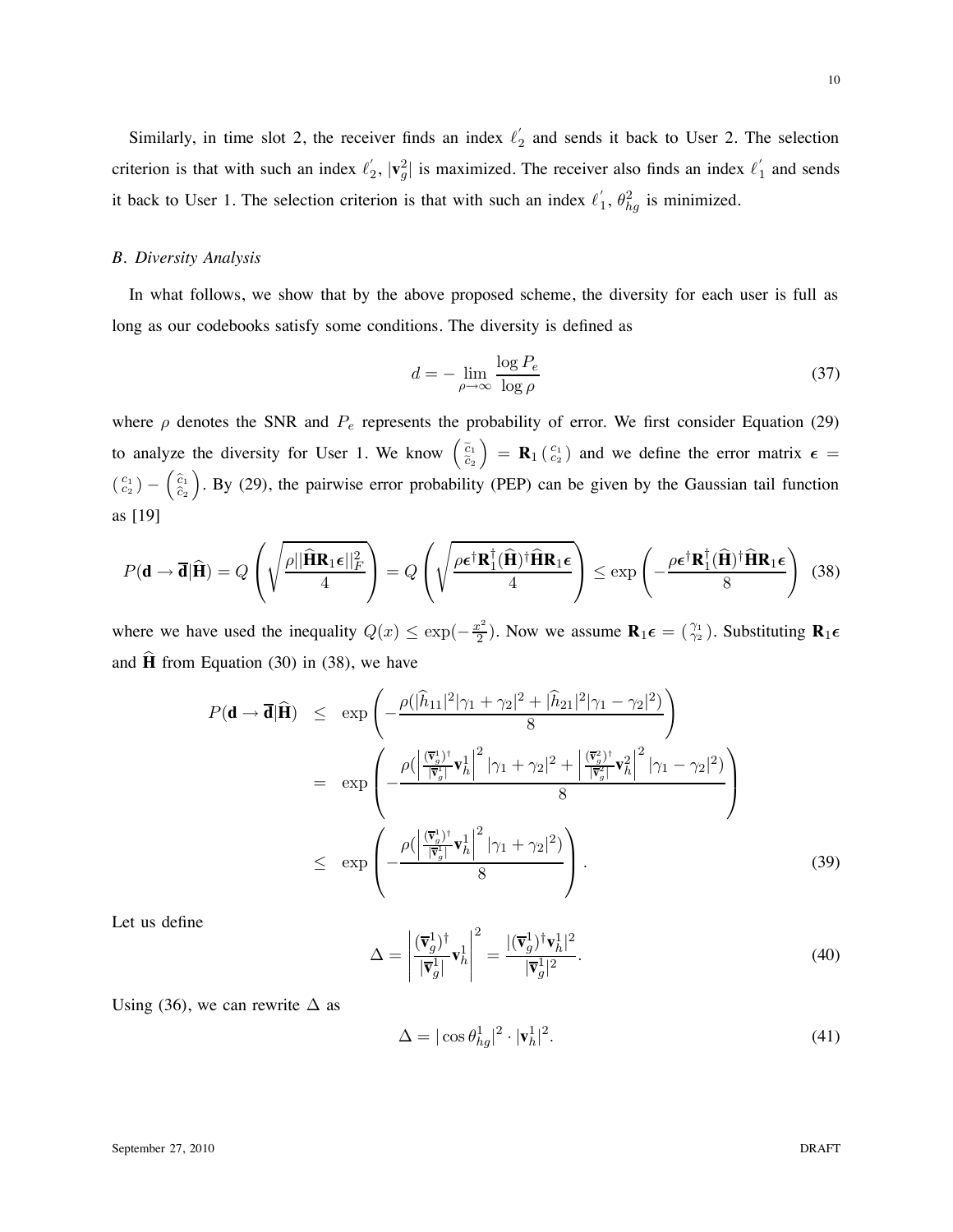Substituting (41) in (39), we have

$$
P(\mathbf{d} \to \overline{\mathbf{d}} | \widehat{\mathbf{H}}) \le \exp\left(-\frac{\rho(|\cos \theta_{hg}^1|^2 \cdot |\mathbf{v}_h^1|^2 |\gamma_1 + \gamma_2|^2)}{8}\right). \tag{42}
$$

Since we choose our precoder  $A^1$  from the codebook  $\Upsilon_1$  such that  $|\mathbf{v}_h^1|^2$  is maximized, it is easy to see

$$
|\mathbf{v}_h^1|^2 = |\mathbf{HA}^1(1)|^2 \ge \frac{|\mathbf{H}\overline{\mathbf{T}}_1|^2}{L}
$$
 (43)

where  $\overline{\Upsilon}_1$  is a matrix satisfying  $\overline{\Upsilon}_1(i) = \Upsilon_1[i](1)$ ,  $i = 1, ..., L$ , i.e., the *i*th column of matrix  $\overline{\Upsilon}_1$  is the same as the first column of the *i*th matrix in the codebook  $\Upsilon_1$ . We assume  $\overline{\Upsilon}_1$  has the following Singular Value Decomposition

$$
\overline{\Upsilon}_1 = U_{\overline{\Upsilon}_1} \Sigma_{\overline{\Upsilon}_1} V^{\dagger}_{\overline{\Upsilon}_1} = U_{\overline{\Upsilon}_1} \begin{pmatrix} \lambda_1^{\overline{\Upsilon}_1} & 0 \\ 0 & \lambda_2^{\overline{\Upsilon}_1} \end{pmatrix} V^{\dagger}_{\overline{\Upsilon}_1}.
$$
 (44)

Then (43) becomes

$$
|\mathbf{v}_h^1|^2 \ge \frac{|\mathbf{HU}_{\overline{\mathbf{Y}}_1}\Sigma_{\overline{\mathbf{Y}}_1}\mathbf{V}_{\overline{\mathbf{Y}}_1}^{\dagger}|^2}{L} = \frac{|\lambda_1^{\overline{\mathbf{Y}}_1}|^2(|h'_{11}|^2 + |h'_{21}|^2) + |\lambda_2^{\overline{\mathbf{Y}}_1}|^2(|h'_{12}|^2 + |h'_{22}|^2)}{L}
$$
(45)

where

$$
\mathbf{HU}_{\overline{\mathbf{Y}}_1} = \begin{pmatrix} h'_{11} & h'_{12} \\ h'_{21} & h'_{22} \end{pmatrix} . \tag{46}
$$

Since the unitary matrix  $U_{\overline{Y}_1}$  does not change the distribution of **H**, each element of  $HU_{\overline{Y}_1}$ , i.e.,  $h'_{ij}$ , is also a Gaussian distributed random variable with mean 0 and variance 1. As a result, (42) can be written as

$$
P(\mathbf{d} \to \overline{\mathbf{d}}|\widehat{\mathbf{H}}) \le \exp\left(-\frac{\rho(|\cos\theta_{hg}^1|^2 \cdot (|\lambda_1^{\overline{\mathbf{T}}_1}|^2 (|h_{11}'|^2 + |h_{21}'|^2) + |\lambda_2^{\overline{\mathbf{T}}_1}|^2 (|h_{12}'|^2 + |h_{22}'|^2)) \cdot |\gamma_1 + \gamma_2|^2)}{4L}\right). (47)
$$

Further, we have

$$
P(\mathbf{d} \to \overline{\mathbf{d}}) \leq E \left[ \exp \left( -\frac{\rho(|\cos \theta_{hg}^1|^2 \cdot (|\lambda_1^{\overline{\mathbf{T}}_1}|^2 (|h_{11}^{'}|^2 + |h_{21}^{'}|^2) + |\lambda_2^{\overline{\mathbf{T}}_1}|^2 (|h_{12}^{'}|^2 + |h_{22}^{'}|^2)) \cdot |\gamma_1 + \gamma_2|^2)}{4L} \right) \right]
$$
  
= 
$$
E \left[ E \left[ \exp \left( -\frac{\rho(|\cos \theta_{hg}^1|^2 \cdot (|\lambda_1^{\overline{\mathbf{T}}_1}|^2 (|h_{11}^{'}|^2 + |h_{21}^{'}|^2) + |\lambda_2^{\overline{\mathbf{T}}_1}|^2 (|h_{12}^{'}|^2 + |h_{22}^{'}|^2)) \cdot |\gamma_1 + \gamma_2|^2)}{4L} \right) \right] \theta_{hg}^1 \right]
$$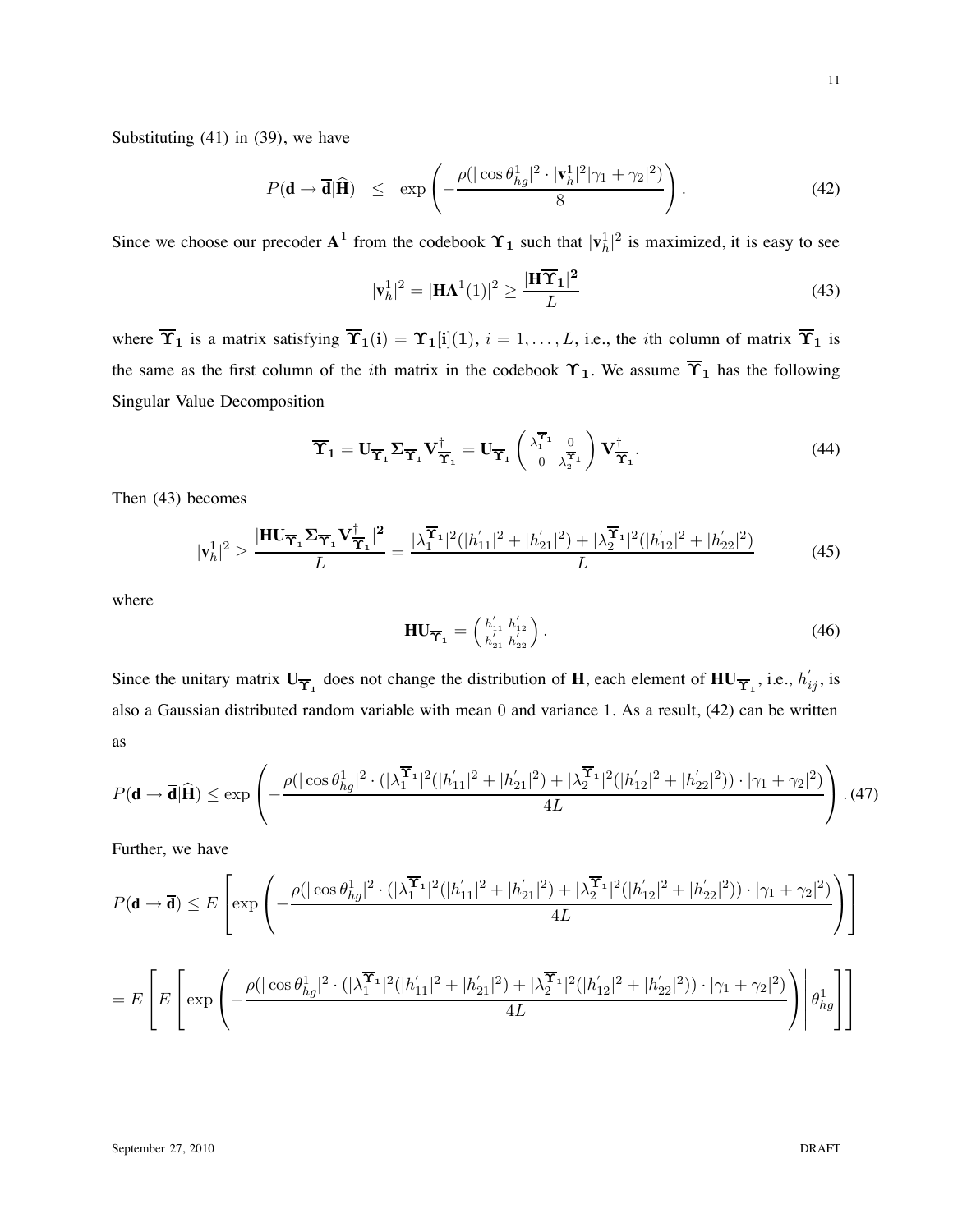$$
\leq E\left[\frac{1}{\prod_{j=1}^{2}[1+(\rho|\cos\theta_{hg}^{1}|^{2}|\lambda_{j}^{\mathbf{T}_{1}}|^{2}|\gamma_{1}+\gamma_{2}|^{2}/8L)]^{2}}\right].
$$
\n(48)

At high SNRs, one can neglect the one in the denominator and get

$$
P(\mathbf{d} \to \overline{\mathbf{d}}) \le \left(\frac{\rho}{8L}\right)^{-4} \prod_{j=1}^{2} (|\lambda_j^{\overline{\mathbf{Y}}_1}| \cdot |\gamma_1 + \gamma_2|)^{-4} E\left[\frac{1}{|\cos \theta_{hg}^1|^8}\right].
$$
 (49)

From (49), it is easy to see the diversity for User 1 is 4, full diversity, as long as  $\lambda_j^{\Upsilon_1} \neq 0$ . Note that matrix  $\overline{\Upsilon}_1$  is a 2-by-L matrix, where L is the number of matrices in codebook  $\Upsilon_1$ . So in order to make  $\lambda_j^{\Upsilon_1} \neq 0$ , we need

- 1)  $L \geq 2$ , where L is the number of matrices in our codebook.
- 2) The rank of matrix  $\overline{\Upsilon}_1$  is 2.

Condition 1 requires that  $K \geq 1$ , where K is the number of feedback bits available to each user. Condition 2 is a constraint we need to design our codebook  $\Upsilon_1$ . There is no other constraint on the codebook  $\Upsilon_1$ in order to achieve full diversity. In time slot 1, there is no further requirement on Codebook  $\Upsilon_2$  for User 2 other than (16). In time slot 2, by a similar proof, the codebook  $\Upsilon'_2$  for User 2 should satisfy the above two conditions and the only requirement on Codebook  $\Upsilon'_1$  for User 1 is (20). Similarly, we can prove that the diversity for User 2 is also full.

#### V. CODING GAIN ANALYSIS AND CODEBOOK DESIGN

In the last two sections, we have presented some properties needed by our codebooks in order to achieve interference cancellation and full diversity. However, there are still some degrees of freedom in our codebook design. In this section, we use the remaining degrees of freedom to maximize the coding gain.

By (42), in order to maximize coding gain, we need to maximize  $|\mathbf{v}_h^1|$  and  $|\cos \theta_{hg}^1|$ . We first analyze  $\mathbf{v}_h^1$ . Note that

$$
\mathbf{v}_h^1 = \mathbf{HA}^1(1). \tag{50}
$$

To maximize  $|\mathbf{v}_h^1|$ , the best choice for  $\mathbf{A}^1(1)$  is [20]

$$
\mathbf{A}^{1}(1) = \frac{1}{\sqrt{2}} \mathbf{V}_{\mathbf{H}}(1) \tag{51}
$$

where  $V_H$  comes from the singular value decomposition

$$
\mathbf{H} = \mathbf{U}_{\mathbf{H}} \mathbf{\Sigma}_{\mathbf{H}} \mathbf{V}_{\mathbf{H}}^{\dagger} = \mathbf{U}_{\mathbf{H}} \begin{pmatrix} \lambda_1 & 0 \\ 0 & \lambda_2 \end{pmatrix} \mathbf{V}_{\mathbf{H}}^{\dagger}.
$$
 (52)

September 27, 2010 DRAFT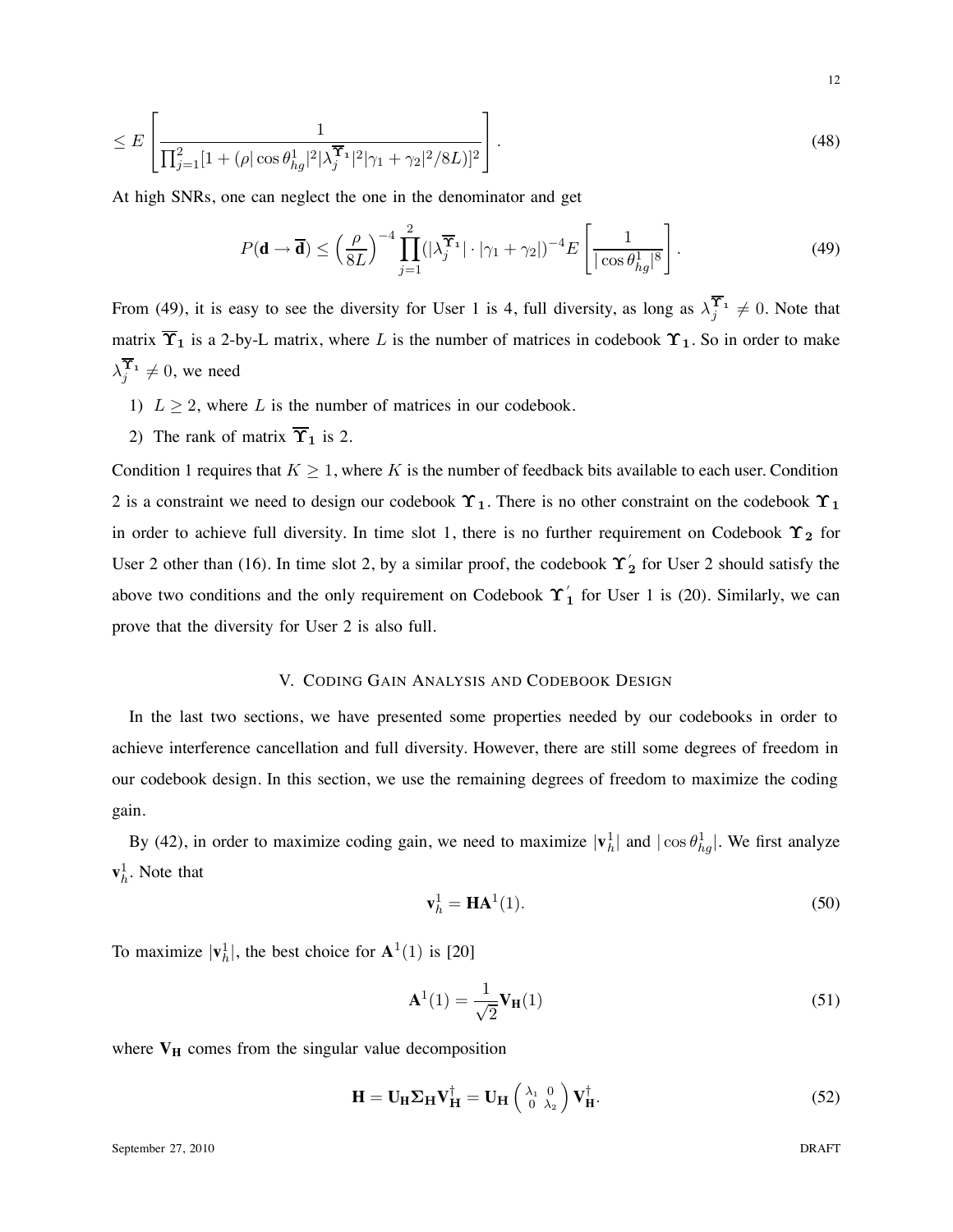$V_H(1)$  is the singular vector of **H** corresponding to the largest singular value and we assume  $\lambda_1 > \lambda_2$ without loss of generality. If we have perfect feedback, we can simply choose  $\mathbf{A}^1(1) = \frac{1}{\sqrt{2}} \mathbf{V}_{\mathbf{H}}(1)$  and the precoder  $A^1 = \frac{1}{\sqrt{2}}[V_H(1), V_H(1)]$ . Since we only have access to quantized feedback, we should design a codebook in which we can find a matrix whose column is the best approximation to  $\frac{1}{\sqrt{2}}V_H(1)$ .

It has been shown in [21] that  $V_H(1)$  is an isotropically distributed unitary vector. The intuitive meaning of an isotropically distributed complex unit vector is that it is equally likely to point in any direction in complex space. Therefore, the problem to design a codebook to maximize  $|\mathbf{v}_h^1|$  becomes how to pack one-dimensional subspaces of a complex space known as Grassmannian line packing [22]. In other words, it is the problem of finding a set of  $L_1$  one-dimensional subspaces in the complex space that maximize the minimum distance between any pair of subspaces in the set.

The problem of finding optimal line packings using analytical or numerical methods is not new [22]– [25]. We utilize the existing methodologies in the literature to design a codebook for User 1 in time slot 1.

Now we summarize the procedures to construct our codebook for User 1 in time slot 1:

- 1) For K bits of feedback, find  $L_1 = 2^K$  two-by-one unit norm complex vectors which can maximize the minimum distance between any pair of vectors in the two-dimensional complex space. We denote all these vectors as  $\psi_i$ ,  $i = 1, \dots, L_1$ .
- 2) Create a codebook  $\Upsilon_1$  that contains  $L_1 = 2^K$  matrices satisfying  $\Upsilon_1[i] = \frac{1}{\sqrt{2}}[\psi_i, \psi_i].$

It is easy to check that the created codebook satisfies all the conditions we need. Therefore,  $|\mathbf{v}_h^1|$  can be maximized if User 1 adopts the above codebook.

In what follows, we will show that if User 2 adopts the above codebook,  $|\cos \theta_{hg}^1|$  will also be maximized. By (36), we know that once  $|\mathbf{v}_h^1|$  and  $|\cos \theta_{hg}^1|$  are maximized at the same time, the coding gain will be maximized. Therefore, the above codebook is the optimal codebook that both User 1 and User 2 should adopt in time slot 1.

First, note that in order to maximize  $|\cos \theta_{hg}^1|$ , by (36), we need  $\overline{\mathbf{v}}_g^1 = \eta \mathbf{v}_h^1$ , i.e.,

$$
\begin{pmatrix} -(\hat{g}_{21}^1)^* \\ (\hat{g}_{11}^1)^* \end{pmatrix} = \eta \begin{pmatrix} \hat{h}_{11}^1 \\ \hat{h}_{21}^1 \end{pmatrix} \text{or} \quad \eta \begin{pmatrix} (\hat{h}_{21}^1)^* \\ -(\hat{h}_{11}^1)^* \end{pmatrix} = \begin{pmatrix} \hat{g}_{11}^1 \\ \hat{g}_{21}^1 \end{pmatrix}
$$
 (53)

where  $\eta$  is a constant. Further, we have

$$
\eta\begin{pmatrix} (\hat{h}_{21}^1)^* \\ -(\hat{h}_{11}^1)^* \end{pmatrix} = \begin{pmatrix} g_{11} & g_{12} \\ g_{21} & g_{22} \end{pmatrix} \begin{pmatrix} b_{11}^1 \\ b_{21}^1 \end{pmatrix} \text{or} \quad \begin{pmatrix} b_{11}^1 \\ b_{21}^1 \end{pmatrix} = \eta \begin{pmatrix} g_{11} & g_{12} \\ g_{21} & g_{22} \end{pmatrix}^{-1} \begin{pmatrix} (\hat{h}_{21}^1)^* \\ -(\hat{h}_{11}^1)^* \end{pmatrix}.
$$
 (54)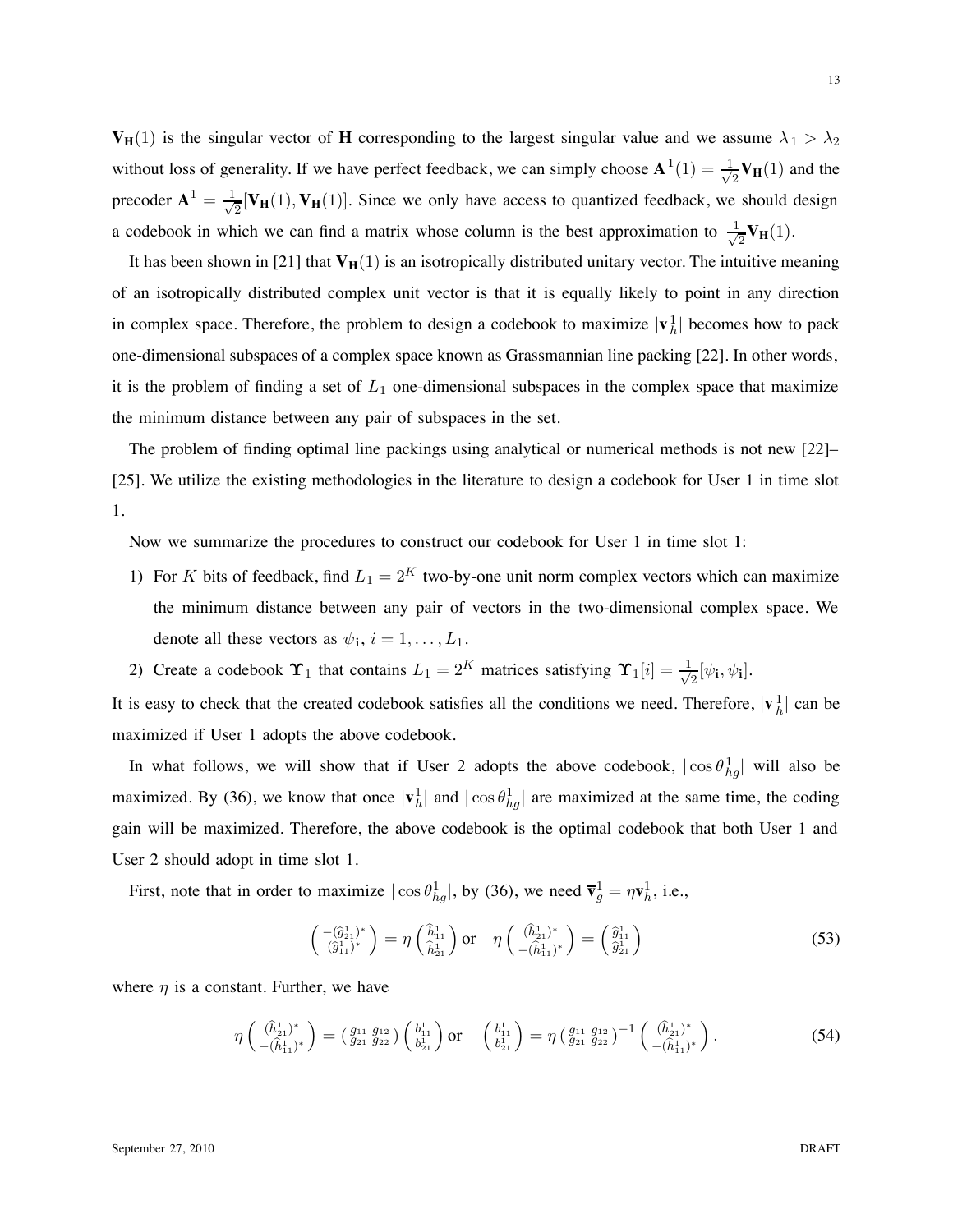Since the norm of  $\begin{pmatrix} b_{11}^1 \\ b_{21}^1 \end{pmatrix}$  is 1, we have

$$
\begin{pmatrix} b_{11}^1 \\ b_{21}^1 \end{pmatrix} = \frac{\left(\begin{array}{c} g_{11} & g_{12} \\ g_{21} & g_{22} \end{array}\right)^{-1} \left(\begin{array}{c} (\hat{h}_{21}^1)^* \\ -(\hat{h}_{11}^1)^* \end{array}\right)}{\left|\left(\begin{array}{c} g_{11} & g_{12} \\ g_{21} & g_{22} \end{array}\right)^{-1} \left(\begin{array}{c} (\hat{h}_{21}^1)^* \\ -(\hat{h}_{11}^1)^* \end{array}\right)\right|_F}.
$$
\n(55)

So we know that in order to maximize  $|\cos \theta_{hg}^1|$ , we can choose  $\begin{pmatrix} b_{11}^1 \\ b_{21}^1 \end{pmatrix}$  as described by (55) if we have perfect feedback. Since we only have quantized feedback, we should design a codebook in which we can find a vector as close to the one described by (55) as possible. So, first, we need to determine the distribution of the optimal  $\begin{pmatrix} b_{11}^1 \\ b_{21}^1 \end{pmatrix}$  in (55). Note that Equation (55) can also be written as

$$
\begin{pmatrix} b_{11}^1 \\ b_{21}^1 \end{pmatrix} = \eta' \begin{pmatrix} g_{22} & -g_{12} \\ -g_{21} & g_{11} \end{pmatrix} \begin{pmatrix} (\hat{h}_{21}^1)^* \\ -(\hat{h}_{11}^1)^* \end{pmatrix} = \eta' \begin{pmatrix} g_{22}(\hat{h}_{21}^1)^* + g_{12}(\hat{h}_{11}^1)^* \\ -g_{21}(\hat{h}_{21}^1)^* - g_{11}(\hat{h}_{11}^1)^* \end{pmatrix} = \eta' \begin{pmatrix} \alpha_1 \\ \alpha_2 \end{pmatrix}
$$
 (56)

where  $\eta' = \left| \left( \frac{g_{11}}{g_{21}} \frac{g_{12}}{g_{22}} \right)^{-1} \left( \frac{\left( \hat{h}_{21}^1 \right)^*}{-\left( \hat{h}_{11}^1 \right)^*} \right) \right|$  $-(\hat{h}_{11}^1)^*$  $\Big)$ −1  $|g_{11}g_{22} - g_{21}g_{12}|^{-1}$ . Let us assume that the singular value decomposition of  $\binom{\alpha_1}{\alpha_2}$  is

$$
\left(\begin{array}{c} \alpha_1\\ \alpha_2 \end{array}\right) = \mathbf{U}_{\alpha} \mathbf{\Sigma}_{\alpha} \mathbf{V}_{\alpha}^{\dagger} = \mathbf{U}_{\alpha} \left(\begin{array}{c} \lambda_1^{\alpha}\\ 0 \end{array}\right) \cdot \mathbf{1} = \lambda_1^{\alpha} \cdot \mathbf{U}_{\alpha}(\mathbf{1}). \tag{57}
$$

Since  $\hat{h}_{11}^1$  and  $\hat{h}_{21}^1$  are independent from **G**, conditioned on  $\hat{h}_{11}^1$  and  $\hat{h}_{21}^1$ , elements of  $(\alpha_1 \atop \alpha_2)$  are all Guassian distributed random variables with the same mean and variance, so any column of  $U_\alpha$  and thus  $\binom{\alpha_1}{\alpha_2}$  will be an isotropically distributed unitary vector [21]. Further, we can conclude that  $\begin{pmatrix} \alpha_1 \\ \alpha_2 \end{pmatrix}$  and thus  $\begin{pmatrix} b_{11}^1 \\ b_{21}^1 \end{pmatrix}$ are all isotropically distributed unitary vectors.

Therefore, in order to maximize  $|\cos \theta_{hg}^1|$ , the codebook for User 2 should provide the best approximation to any isotropically distributed unitary vector and the problem becomes exactly the same as the one we discussed before, i.e., to pack one-dimensional subspaces of a complex space known as Grassmannian line packing. Therefore, the resulting codebook for User 2 will be the same as the codebook  $\Upsilon_1$  for User 1 at time slot 1.

So far, we have shown that by using our codebook, we can maximize  $|\mathbf{v}_h^1|$  and  $|\cos \theta_{hg}^1|$  at the same time. From (42), it is easy to see that the coding gain is maximized.

Similarly, we can prove that in time slot 2, both User 1 and User 2 should adopt the above codebook.

#### VI. COMPARISON OF OUR SCHEME WITH TWO EXISTING SCHEMES

In this section, we compare our scheme with two other schemes proposed in the literature. The first scheme is the interference cancellation scheme without feedback proposed in [5], [7]. With the same system model, this scheme can provide a diversity of 2. The second scheme is the interference cancellation scheme with perfect feedback proposed in [8]. With the same system model, this scheme can provide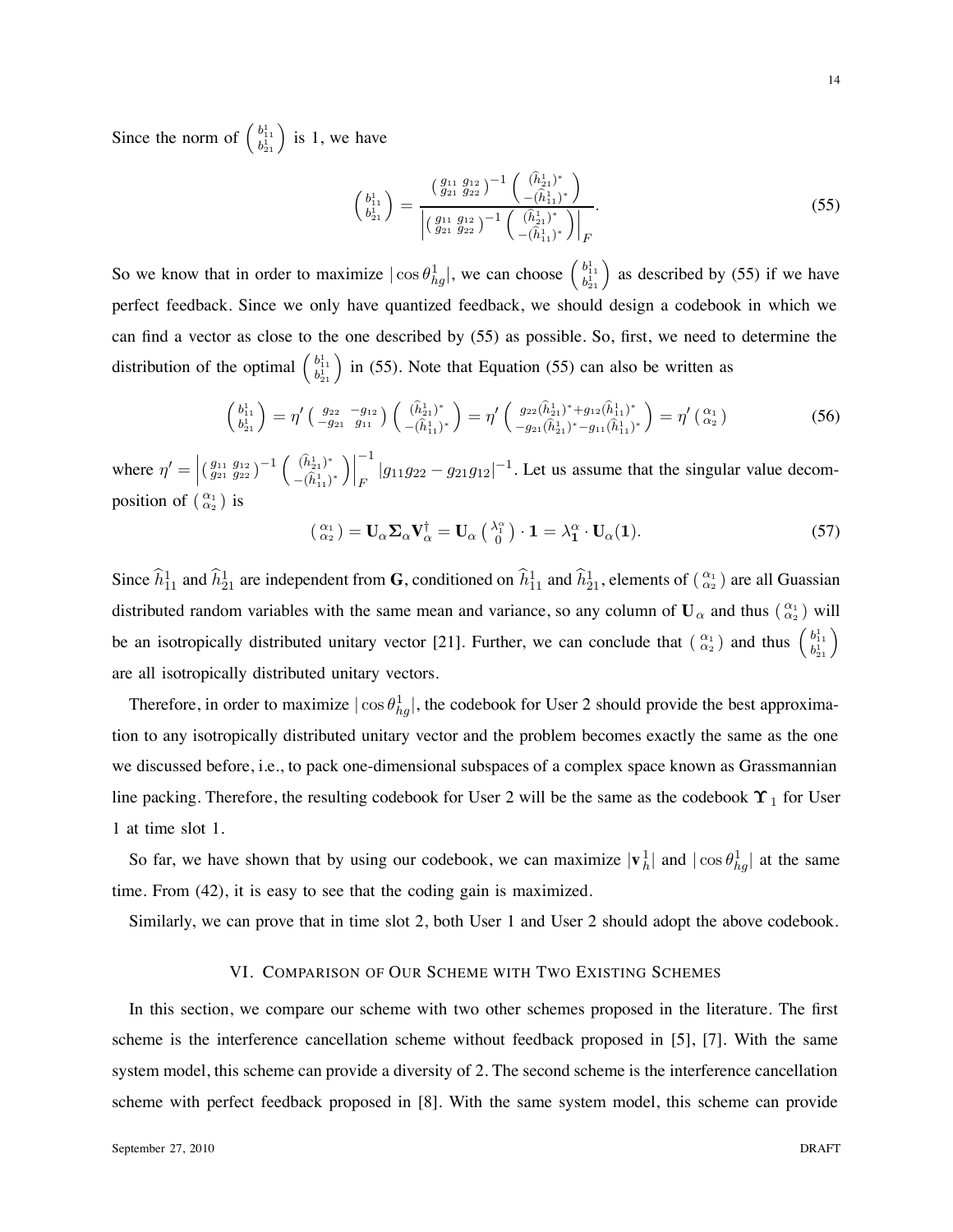a diversity of 4, i.e., full diversity. We show that our scheme can also provide a diversity of 2 with no feedback. With perfect feedback, our scheme provides the performance of the scheme in [8].

First, let us consider the case without feedback. When the number of feedback bits  $K = 0$ , we can not choose the best precoders according to the feedback. So our precoders are fixed: in time slot 1, both users use precoder  $\begin{pmatrix} 1 \\ 0 \end{pmatrix}$  and in time slot 2, both users use precoder  $\begin{pmatrix} 0 \\ 1 \end{pmatrix}$ .

By (39), we know

$$
P(\mathbf{d} \to \overline{\mathbf{d}}) \leq E \left[ \exp \left( -\frac{\rho \left( \left| \frac{(\overline{\mathbf{v}}_{g}^{1})^{T}}{\left| \overline{\mathbf{v}}_{g}^{1} \right|} \mathbf{v}_{h}^{1} \right|^{2} |\gamma_{1} + \gamma_{2}|^{2} + \left| \frac{(\overline{\mathbf{v}}_{g}^{2})^{T}}{\left| \overline{\mathbf{v}}_{g}^{2} \right|} \mathbf{v}_{h}^{2} \right|^{2} |\gamma_{1} - \gamma_{2}|^{2} \right) \right] \right]
$$
  
= 
$$
E \left[ E \left[ \exp \left( -\frac{\rho \left( \left| \frac{(\overline{\mathbf{v}}_{g}^{1})^{T}}{\left| \overline{\mathbf{v}}_{g}^{1} \right|} \mathbf{v}_{h}^{1} \right|^{2} |\gamma_{1} + \gamma_{2}|^{2} + \left| \frac{(\overline{\mathbf{v}}_{g}^{2})^{T}}{\left| \overline{\mathbf{v}}_{g}^{2} \right|} \mathbf{v}_{h}^{2} \right|^{2} |\gamma_{1} - \gamma_{2}|^{2} \right) \right] |\overline{\mathbf{v}}_{g}^{1}, \overline{\mathbf{v}}_{g}^{2} \right] \right].
$$
(58)

Since  $\mathbf{v}_h^1 = \begin{pmatrix} h_{11} \\ h_{21} \end{pmatrix}$ ,  $\mathbf{v}_h^2 = \begin{pmatrix} h_{12} \\ h_{22} \end{pmatrix}$ , if conditioned on  $\overline{\mathbf{v}}_g^1$ ,  $\overline{\mathbf{v}}_g^2$ , both  $\frac{(\overline{\mathbf{v}}_g^1)^T}{|\overline{\mathbf{v}}_g^1|}$  $(\frac{\nabla_g^1}{|\nabla_g^1|} \mathbf{v}_h^1$  and  $\frac{(\nabla_g^2)^T}{|\nabla_g^2|}$  $\frac{\mathbf{v}_g^2}{|\mathbf{\bar{v}}_g^2|} \mathbf{v}_h^2$  are linear combination of independent Gaussian random variables with mean 0 and variance 1. In addition, if conditioned on  $\overline{\mathbf{v}}_g^1, \overline{\mathbf{v}}_g^2$ , then  $\frac{(\overline{\mathbf{v}}_g^1)^T}{\|\overline{\mathbf{v}}_g^1\|}$  $(\overline{\mathbf{v}}_g^1)^T \mathbf{v}_h^1$  and  $(\overline{\mathbf{v}}_g^2)^T \overline{\mathbf{v}}_g^1$  $\frac{\mathbf{v}_g^2}{|\mathbf{v}_g^2|} \mathbf{v}_h^2$  are independent. So we have

$$
P(\mathbf{d} \to \overline{\mathbf{d}}) \le \frac{1}{(1 + \rho |\gamma_1 + \gamma_2|^2 / 8)(1 + \rho |\gamma_1 - \gamma_2|^2 / 8)}.
$$
\n(59)

At high SNRs, one can neglect the one in the denominator and get

$$
P(\mathbf{d} \to \overline{\mathbf{d}}) \le (\frac{\rho}{8})^{-2} \frac{1}{|\gamma_1 + \gamma_2|^2 |\gamma_1 - \gamma_2|^2}.
$$
\n
$$
(60)
$$

It is easy to see that the achievable diversity is 2, which is exactly the same as that of the scheme proposed in [5].

Now we consider the case with perfect feedback. Since the diversity for any  $K > 0$  is always 4, obviously, in the case of  $K = \infty$ , perfect feedback, the diversity of our scheme is the same as that of the scheme proposed in [8].

When there are  $K$  bits of feedback, the performance of our system is given by (49). We know that as long as the number of feedback bits  $K > 0$ , our scheme can provide full diversity. Also with the increase of K, the interference term  $E\left[\frac{1}{\cos \theta}\right]$  $|\cos\theta^1_{hg}|^{8}$ decreases to 1. Therefore, the coding gain and the performance of our scheme will approach those of the system with perfect feedback.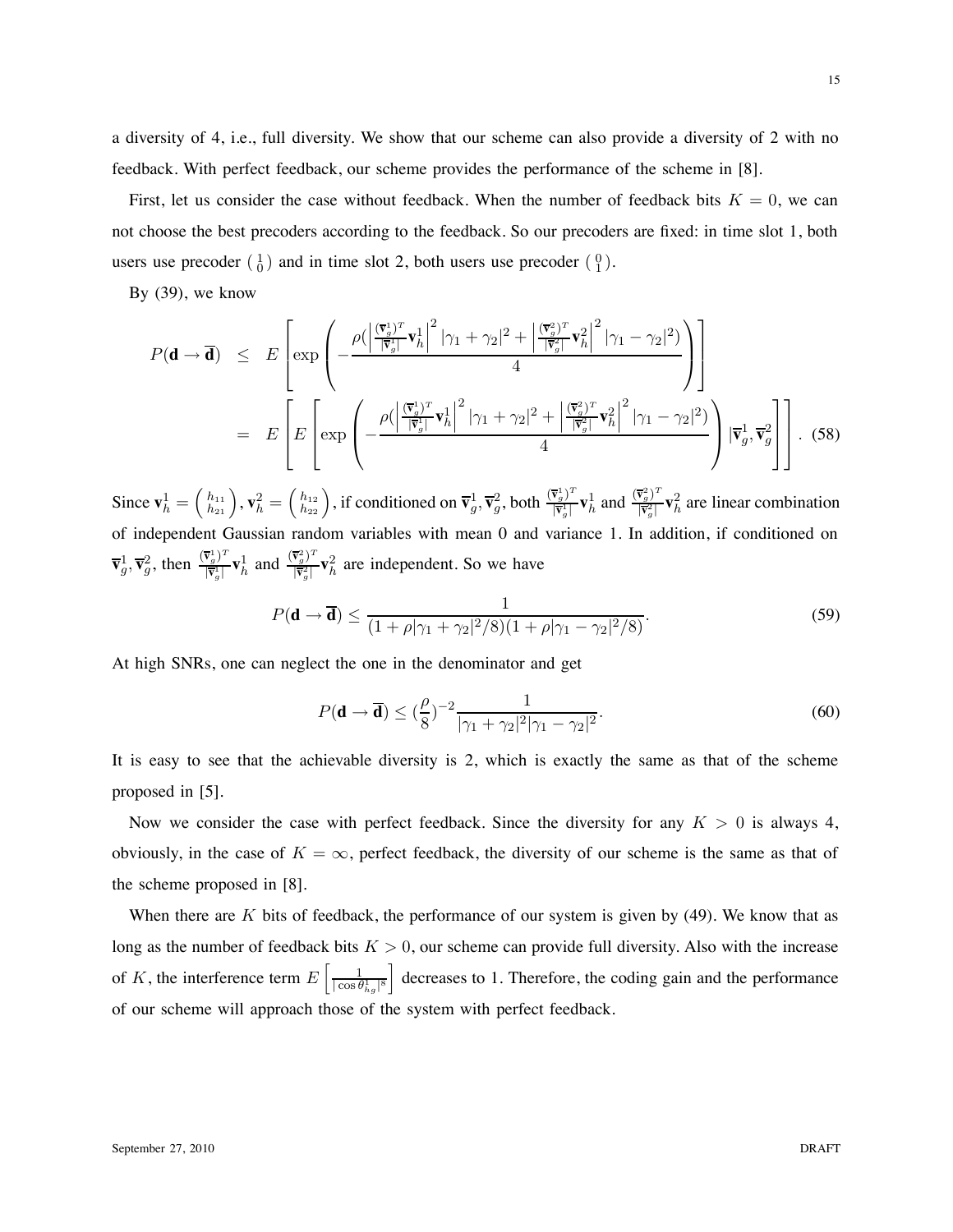#### VII. EXTENSION TO ANY NUMBER OF ANTENNAS

In this section, we show that our scheme can also be extended for 2 users with any number of antennas and one receiver with any number of antennas. We will consider two cases. The first one is the case in which the number of transmit antennas  $N$  is greater than or equal to the number of receive antennas  $M$ . The second one is the case in which  $M > N$ .

First, we assume  $N \geq M$ . Similar to the case in Section III, User 1 and User 2 transmit Alamouti codes **C** and **S**, respectively. The channels for Users 1 and 2 are

$$
\mathbf{H} = [h_{ij}]_{M \times N}, \quad \mathbf{G} = [g_{ij}]_{M \times N}.
$$
 (61)

The precoders for Users 1 and 2 are

$$
\mathbf{A}^t = [a_{ij}^t]_{N \times 2}, \quad \mathbf{B}^t = [b_{ij}^t]_{N \times 2}.
$$
 (62)

Then we can use exactly the same method to design the codebook and precoders. However, when  $N \geq$  $M > 2$ , with K bits of feedback, the diversity is  $M \cdot \min(N, L)$ , where  $L = 2<sup>K</sup>$  is the number of vectors in the codebook. To prove this, we note that in the case of  $N \ge M > 2$ , (43) becomes

$$
|\mathbf{v}_h^1|^2 \ge \frac{|\mathbf{H}\boldsymbol{\Upsilon}_1|^2}{L} = \frac{|\mathbf{H}\boldsymbol{\Upsilon}_{\boldsymbol{\Upsilon}_1}\boldsymbol{\Sigma}_{\boldsymbol{\Upsilon}_1}\mathbf{V}_{\boldsymbol{\Upsilon}_1}^\dagger|^2}{L} = \frac{\sum_{j=1}^{L'}(|\lambda_j^{\boldsymbol{\Upsilon}_1}|^2 \sum_{i=1}^{M} |h_{ij}'|^2)}{L}
$$
(63)

where  $L' = min(N, L)$ . It is easy to see that the number of Gaussian random variables on the right side of (63) is  $ML'$ . Therefore, when  $N \ge M > 2$ , following the proof presented in Section IV, the diversity of our scheme is  $M \cdot \min(N, L)$  or  $M \cdot \min(N, 2^K)$ . In order to achieve a diversity of MN, we need

- 1)  $L \geq N$ , i.e.,  $K \geq \log_2 N$ .
- 2) The rank of matrix  $\overline{\Upsilon}_1$  to be N.

Now we consider the case that  $N < M$ . In this case, we assume the channel matrices and precoders for Users 1 and 2 are given by (61) and (62). We can use the same method as discussed before to maximize  $|\mathbf{v}_h^1|$ . However, if we want to maximize  $|\cos \theta_{hg}^1|^2$ , like (53), we need to design precoders to make

$$
\widetilde{\mathbf{H}}_{M \times 1} = \eta \cdot \mathbf{G}_{M \times N} \cdot \mathbf{B}^1(1)_{N \times 1} \tag{64}
$$

which means the equivalent signal vectors of the two users are orthogonal to each other. In the above equation, we need to determine N unknown parameters by M equations. Since  $N < M$ , the number of equations is greater than the number of unknown parameters. Therefore, even with prefect feedback, we cannot find these unknown parameters to satisfy the equations. In other words, since we do not have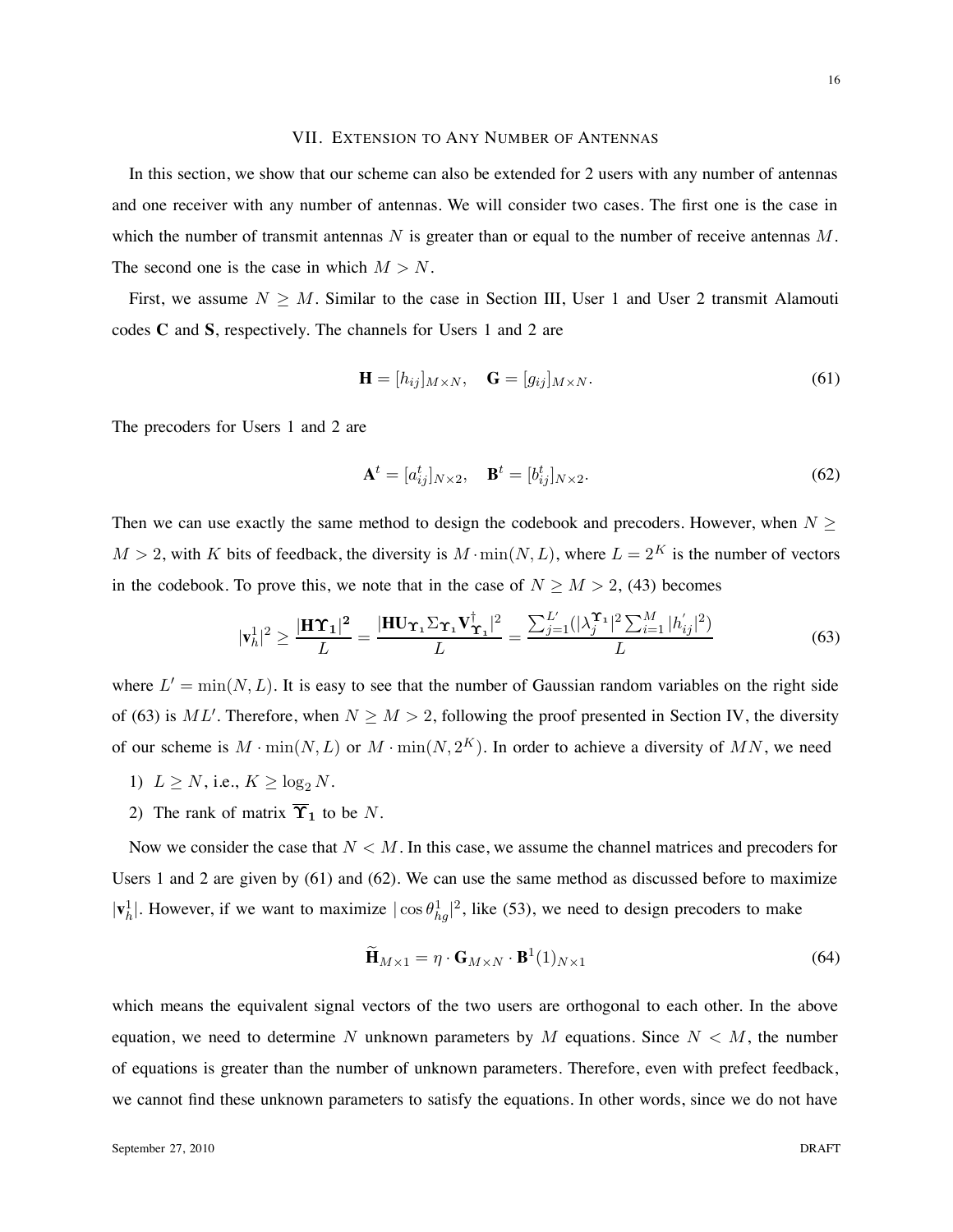enough dimensions for precoders, we cannot make  $\mathbf{v}_g^i$  orthogonal to  $\mathbf{v}_h^i$ .

In order to make our proposed scheme extendable to the case of  $M > N$ , we can choose N receive antennas among all M receive antennas as follows:

In time slot 1, we can choose the N receive antennas such that  $||\mathbf{H}_{new}||_F$  is maximized, where  $\mathbf{H}_{new}$  is the new channel matrix with  $N$  transmit antennas and the selected  $N$  receive antennas. Once the number of receive antennas is equal to the number of transmit antennas, the same method used in Section IV can be used to determine the codebook and precoders for Users 1 and 2. At time slot 2, we choose the N receive antennas such that  $||\mathbf{G}_{new}||_F$  is maximized, where  $\mathbf{G}_{new}$  is the new channel matrix with N transmit antennas and the selected N receive antennas. Then we design the codebook and precoders for Users 1 and 2 using the same method in the case that  $M = N$ .

In order to show that we can achieve full diversity for each user using the above proposed method, we consider (43). By (43), we know

$$
|\mathbf{v}_{h}^{1}|^{2} \geq \frac{|\mathbf{H}\Upsilon_{1}|^{2}}{L} = \frac{|\mathbf{H}\Upsilon_{\Upsilon_{1}}\Sigma_{\Upsilon_{1}}\mathbf{V}_{\Upsilon_{1}}^{\dagger}|^{2}}{L} = \frac{\sum_{j=1}^{N}(|\lambda_{j}^{\Upsilon_{1}}|^{2}\sum_{i=1}^{N}|h_{ij}'|^{2})}{L}
$$

$$
\geq \frac{|\lambda_{\min}^{\Upsilon_{1}}|^{2}\sum_{j=1}^{N}\sum_{i=1}^{N}|h_{ij}'|^{2}}{L} = \frac{|\lambda_{\min}^{\Upsilon_{1}}|^{2}\sum_{j=1}^{N}\sum_{i=1}^{N}|h_{ij}|^{2}}{L} = \frac{|\lambda_{\min}^{\Upsilon_{1}}|^{2}||\mathbf{H}_{\text{new}}||_{F}^{2}}{L}.
$$
(65)

Since we know  $||\mathbf{H}_{new}||_F^2$  is maximized, the average of the norms of all columns in matrix  $\mathbf{H}_{new}$  will be no less than the average of the norms of all columns in matrix **H**, i.e.,

$$
\frac{||\mathbf{H}_{\text{new}}||_F^2}{N} = \frac{\sum_{i=1}^N |\mathbf{H}_{\text{new}}(i)|^2}{N} \ge \frac{||\mathbf{H}||_F^2}{M} = \frac{\sum_{i=1}^M |\mathbf{H}(i)|^2}{M}.
$$
(66)

Substituting  $(66)$  to  $(65)$ , we have

$$
|\mathbf{v}_h^1|^2 \ge \frac{|\lambda_{\min}^{\Upsilon_1}|^2 ||\mathbf{H}_{\text{new}}||_F^2}{L} \ge \frac{N |\lambda_{\min}^{\Upsilon_1}|^2 ||\mathbf{H}||_F^2}{ML} = \frac{N |\lambda_{\min}^{\Upsilon_1}|^2 \sum_{j=1}^N \sum_{i=1}^M |h_{ij}|^2}{ML}.
$$
 (67)

Since there are  $MN$  Gaussian random variables on the right side of (67), it is easy to prove that User 1 can achieve a diversity of  $MN$ , i.e., full diversity. Similarly, it can be proved that User 2 can also achieve full diversity. When there are more than two users, there will be more interference to be dealt with. The precoding and decoding scheme will be more complex. Due to the limitation of the space, we leave the extension of the scheme to more than two users as our future work.

#### VIII. SIMULATION RESULTS

In this section, we provide simulation results that confirm our analysis in the previous sections. We assume a quasi-static Rayleigh fading channel. The performance of our proposed scheme is shown in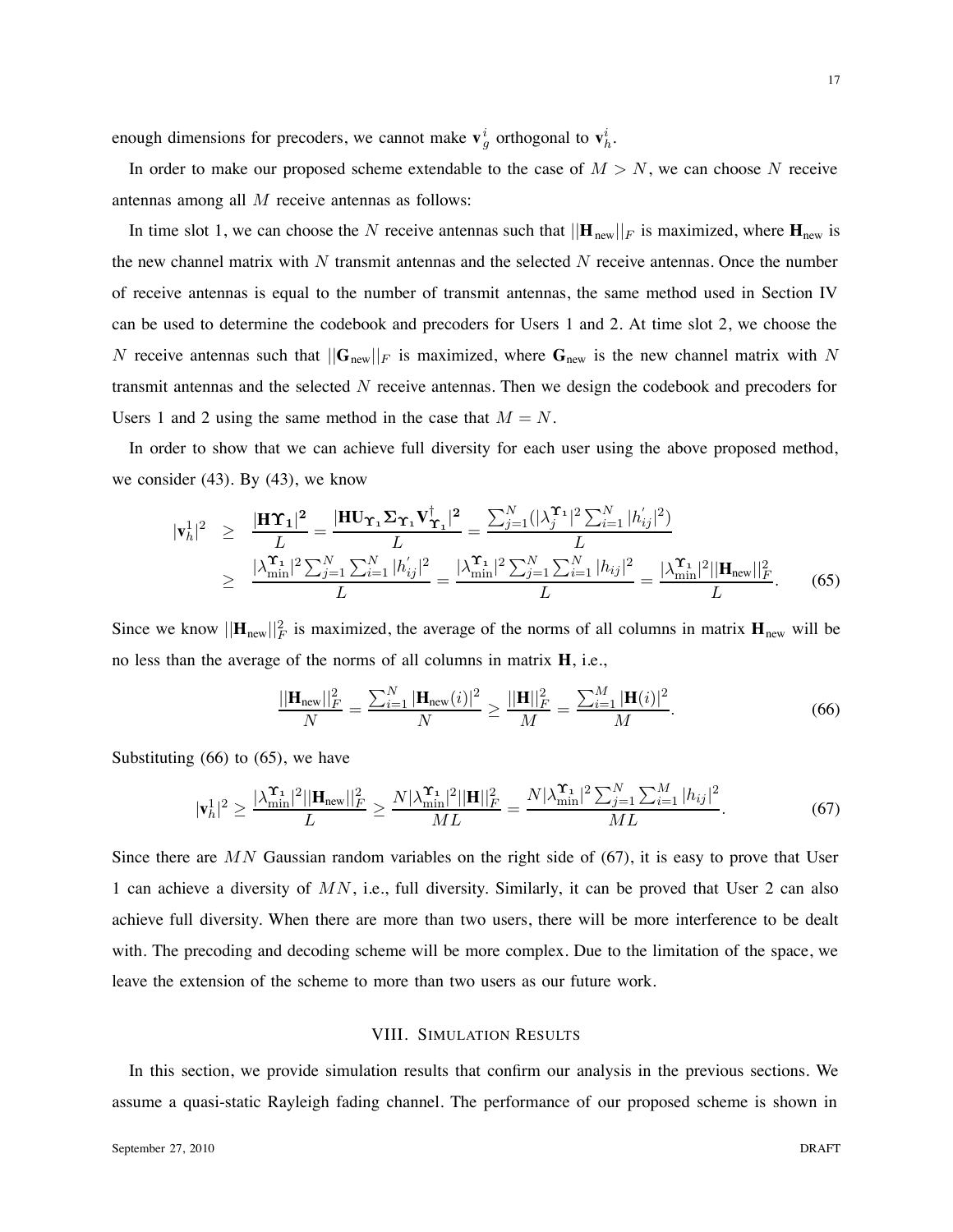Figures 3, 4 and 5. In each figure, the curves for Users 1 and 2 are identical. In Figure 3, we consider 2 users each equipped with 2 transmit antennas and a receiver with 2 receive antennas. We compare our results using QPSK with the results in [5] for the same configuration without channel information at the transmitter and the results in [8] for the same configuration with perfect feedback. Note that if the feedback is zero in our system (no channel information), we can pick an identity matrix as our precoder and our transmitter will be the same as the transmitter in [5]. In fact, this backward compatibility is the main reason for using an Alamouti code. Otherwise, our scheme also works for other full rate space time codes and all the above derivations are still valid.

In order to illustrate the effect of the number of bits, we provide the performance with 1, 3, 6, 8 bits feedback, respectively. It can be seen that with 2 receive antennas, the multi-user detection (MUD) method proposed in [5] can cancel the interference but only provides a diversity of 2. The scheme proposed in [8] with perfect feedback can achieve interference cancellation and provide a diversity of 4, full diversity. In comparison, using the proposed scheme in this paper, we can also achieve interference cancellation as well as full diversity only with quantized feedback, even with only 1 bit of feedback. But the performance highly depends on the number of feedback bits. When the number of feedback bits is small, the performance of our scheme is close to the performance of the scheme without feedback. When the number of feedback bits increases, the performance will approach the performance of the system with perfect feedback. Therefore, our proposed scheme provides a solution to fill the performance gap between [5] and [8]. Finally, we also provide the simulation results for the time-division multiplexing (TDM) case in which the two users transmit Alamouti codes in different time slots. In this case, there will be no interference at all. In order to match the rate, each user adopts 16-QAM. From the simulation results, we can see that although the TDM scheme can achieve full diversity and the decoding complexity is low, it will lose coding gain.

In Figure 4, we provide the performance of our scheme with 8 bits of feedback for 2 users each with 4 transmit antennas and one receiver with 2 receive antennas. Also we compare the performance of our scheme with the schemes in [5] and [8]. It is easy to see that our scheme with 8 bits of feedback has achieved full diversity and has outperformed the scheme in [5]. Compared with the scheme with perfect feedback, the performance difference is about 1 dB.

In Figure 5, we present the performance of our scheme with 8 bits of feedback for 2 users each with 2 transmit antennas and one receiver with 3 receive antennas. Once again, the performance of our scheme outperforms the performance of the scheme in [5] and approaches the performance of the scheme in [8]. Simulation results show that by using only a few bits of feedback, one can approach the performance of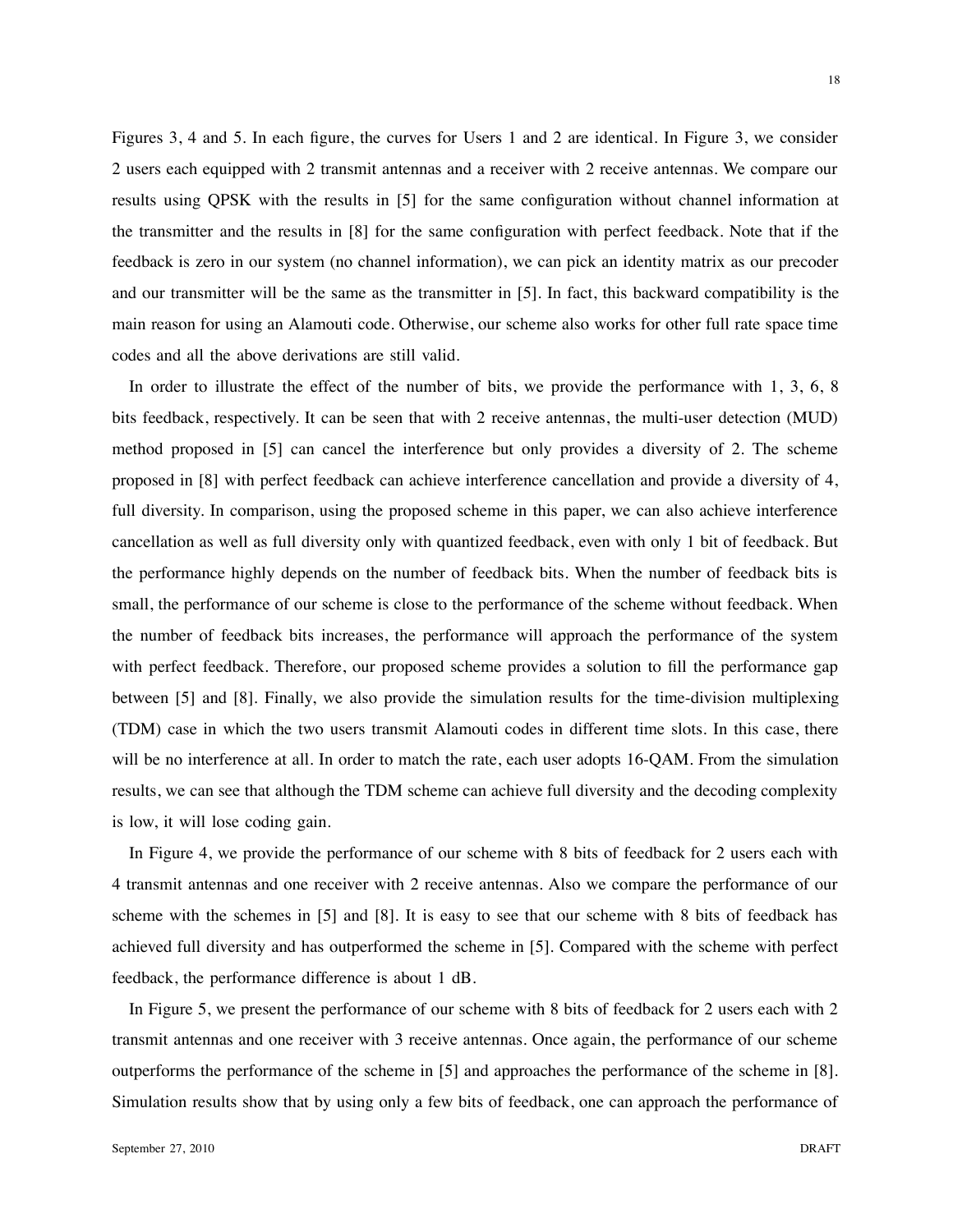a system with perfect feedback.

#### IX. CONCLUSIONS

In this paper, we investigate how to cancel the interference and achieve full diversity for two users with two transmit antennas and one receiver with two receive antennas in a multiple access channel using quantized feedback. Using quantized feedback, we propose the precoding and decoding method, the feedback scheme and the codebook design to cancel interference and achieve full diversity. Also we show that the performance of our proposed scheme is determined by the number of feedback bits. With the increase of the feedback bits, the performance of our scheme approaches that of the system with perfect feedback. Finally we extend our scheme to two users with any number of transmit antennas and one receiver with any number of receive antennas. Simulation results are provided to confirm our analytical results.

#### **REFERENCES**

- [1] V. Tarokh, A. Naguib, N. Seshadri, and A. R. Calderbank, "Combined array processing and space-time coding," *IEEE Trans. Inform. Theory*, vol. 45. pp. 1121-1128, May 1999.
- [2] A. F. Naguib, N. Seshadri, and A. R. Calderbank, "Applications of space-time block codes and interference suppression for high capacity and high data rate wireless systems," in *Proc. 32nd Asilomar Conf. Signals, Systems and Computers*, pp. 1803-1810, 1998.
- [3] V. Tarokh, H. Jafarkhani, and A. R. Calderbank, "Space-time block codes from orthogonal designs," *IEEE Trans. Inform. Theory*, vol. 45, pp. 1456-1467, July 1999.
- [4] A. Stamoulis, N. Al-Dhahir and A. R. Calderbank, "Further results on interference cancellation and space-time block codes," in *Proc. 35th Asilomar conf. on Signals, Systems and Computers*, pp. 257-262, Oct. 2001.
- [5] J. Kazemitabar and H. Jafarkhani, "Multiuser interference cancellation and detection for users with more than two transmit antennas," *IEEE Trans. on Communications*, vol. 56, no. 4, pp. 574-583, Apr. 2008.
- [6] H. Jafarkhani, "A quasi-orthogonal space-time block code," *IEEE Trans. Commun.*, vol 49, no. 1, pp. 1–4, Jan. 2001.
- [7] J. Kazemitabar and H. Jafarkhani, "Performance analysis of multiple-antenna multi-user detection," in *Proceedings of 2009 Workshop on Information Theory and its Applications*, Feb. 2009.
- [8] F. Li and H. Jafarkhani "Multiple-Antenna Interference Cancellation and Detection for Two Users Using Precoders," *IEEE Journal of Selected Topics in Signal Processing*, vol. 3, issue 6, pp. 1066-1078, Dec. 2009.
- [9] A. Scaglione, P. Stoica, S. Barbarossa, G. Giannakis, and H. Sampath, "Optimal designs for space-time linear precoders and decoders," *IEEE Trans. Signal Processing*, vol. 50, no. 5, pp. 1051-1064, 2002.
- [10] D. Love and R. J. Heath, "Limited feedback unitary precoding for orthogonal space-time block codes," *IEEE Trans. Signal Processing*, vol. 53, no. 1, pp. 64-73, 2005.
- [11] A. Ghaderipoor and C. Tellambura, "Optimal precoder for rate less than one space-time block codes," in *Proceedings of IEEE International Conference on Communications*, Glasgow, Scotland, June 2007.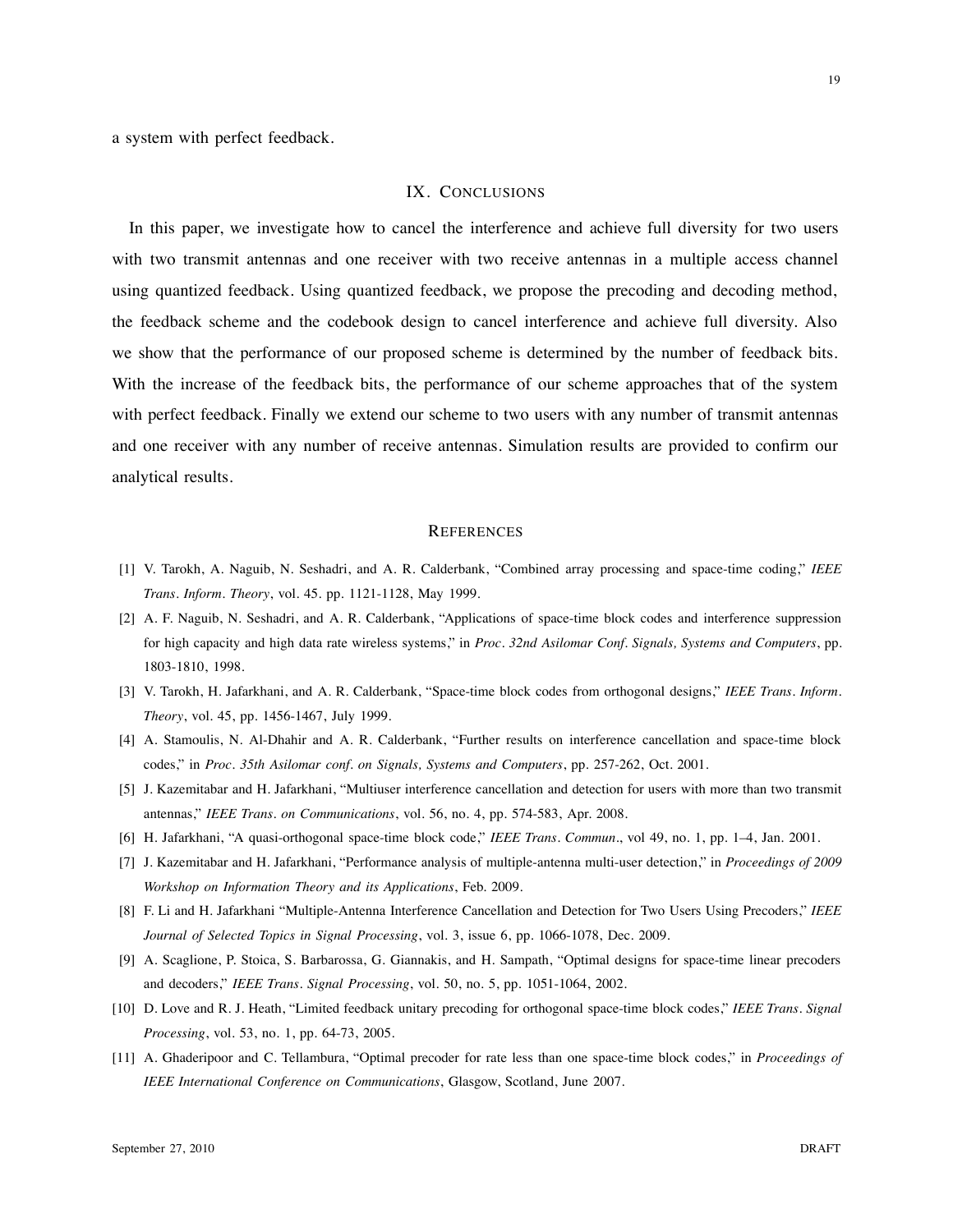- [12] H. Sampath and A. Paulraj, "Linear precoding for space-time coded systems with known fading correlations," *IEEE Communications Letters*, Vol. 6, No. 6, pp. 239-241, June 2002.
- [13] G. Jongren, M. Skoglund, and B. Ottersten, "Combining beamforming and orthogonal space-time block coding," *IEEE Trans. Inf. Theory*, vol. 48, pp. 611-627, March 2002.
- [14] L. Liu and H. Jafarkhani, "Application of quasi-orthogonal space-time block codes in beamforming," *IEEE Transactions on Signal Processing*, vol. 53, no. 1, pp. 54-63, Jan. 2005.
- [15] S. Ekbatani and H. Jafarkhani, "Combining beamforming and space-time coding using quantized feedback," *IEEE Transactions on Wireless Communications*, vol. 7, no. 3, pp. 898-908, Mar. 2008.
- [16] C. W. Tan and A. R. Calderbank, "Multiuser detection of Alamouti signals," to appear in *IEEE Transactions on Communications*.
- [17] Y. Y. Wu and A. R. Calderbank, "Code diversity in multiple antenna wireless communication, in *Proceedings of IEEE International Symposium on Information Theory*, Toronto, Canada, July 2008.
- [18] P. J. Davis, *Circulant Matrices*, 1st ed. New York: Wiley, 1979.
- [19] M. K. Simon and M.-S. Alouini, *Digital Communication over Fading Channels*, 1st ed. New York: Wiley, 2000.
- [20] A. J. Goldsmith, Syed A. Jafar, N. Jindal, S. Vishwanath, "Capacity limits of MIMO channels," in *IEEE Journal on Selected Areas in Communications*, vol. 21, no. 5, , pp. 684-702, June 2003.
- [21] T. L. Marzetta and B. M. Hochwald, "Capacity of a mobile multiple-antenna communication link in Rayleigh flat fading," *IEEE Trans. Inf. Th.*, vol. 45, pp. 139-157, Jan. 1999.
- [22] J. H. Conway, R. H. Hardin, and N. J. A. Sloane, "Packing lines, planes, etc.: packings in Grassmannian spaces," Experiment. Math., vol. 5, no. 2, pp. 139-159, 1996.
- [23] D. J. Love, R. W. Heath Jr., and T. Strohmer, "Grassmannian beamforming for multiple-input multiple-output wireless systems," IEEE Trans. Info. Th., vol. 49, Oct. 2003.
- [24] T. Strohmer and R. W. Heath, Jr., "Grassmannian frames with applications to coding and communications," to appear in Applied and Computational Harmonic Analysis, 2003.
- [25] D. Agrawal, T. J. Richardson, and R. L. Urbanke, "Multiple-antenna signal constellations for fading channels," *IEEE Trans. Inf. Th.*, vol. 47, pp. 2618-2626, Sept. 2001.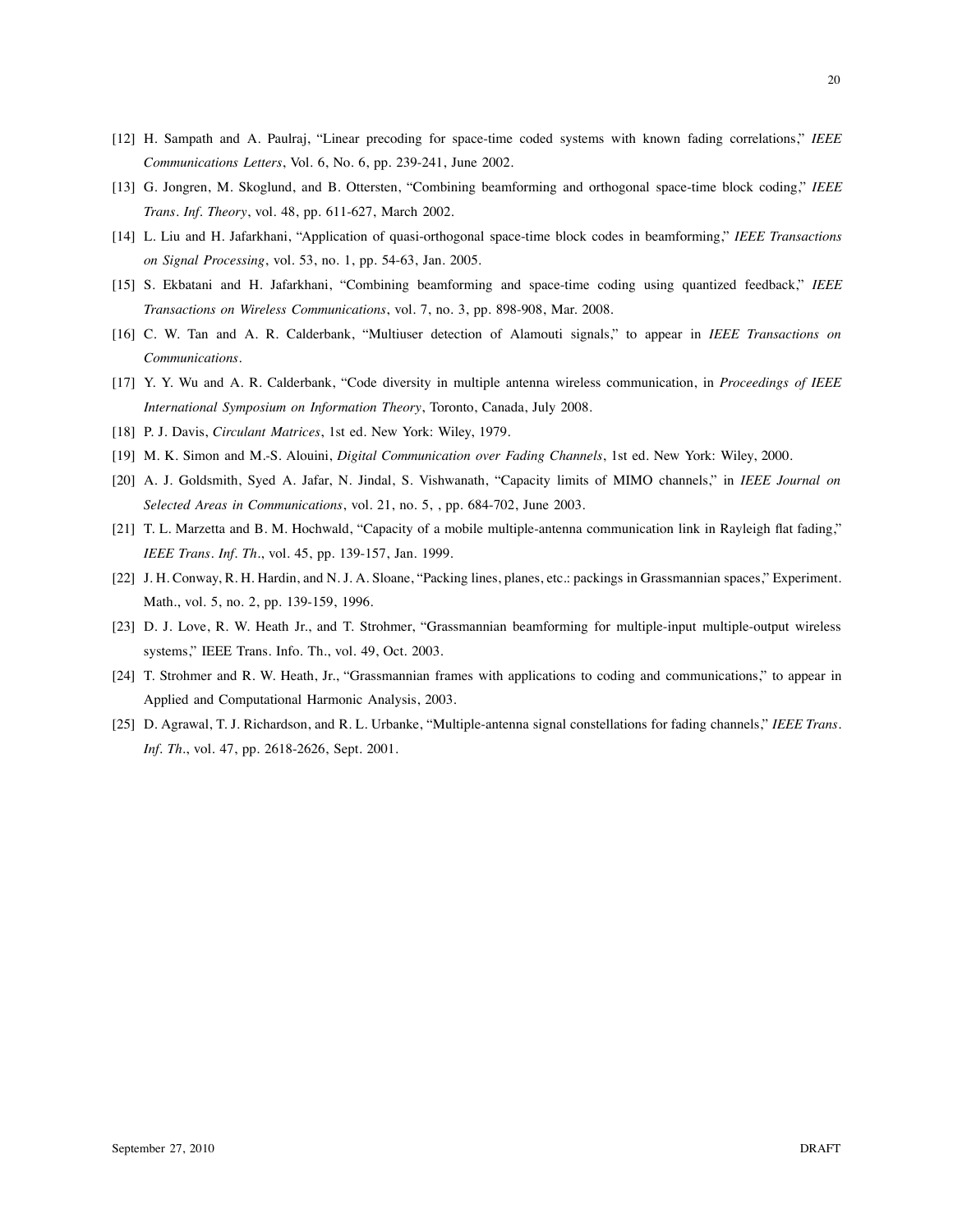

Fig. 1. Block Diagram in time slot 1



Fig. 2. Precoder design illustration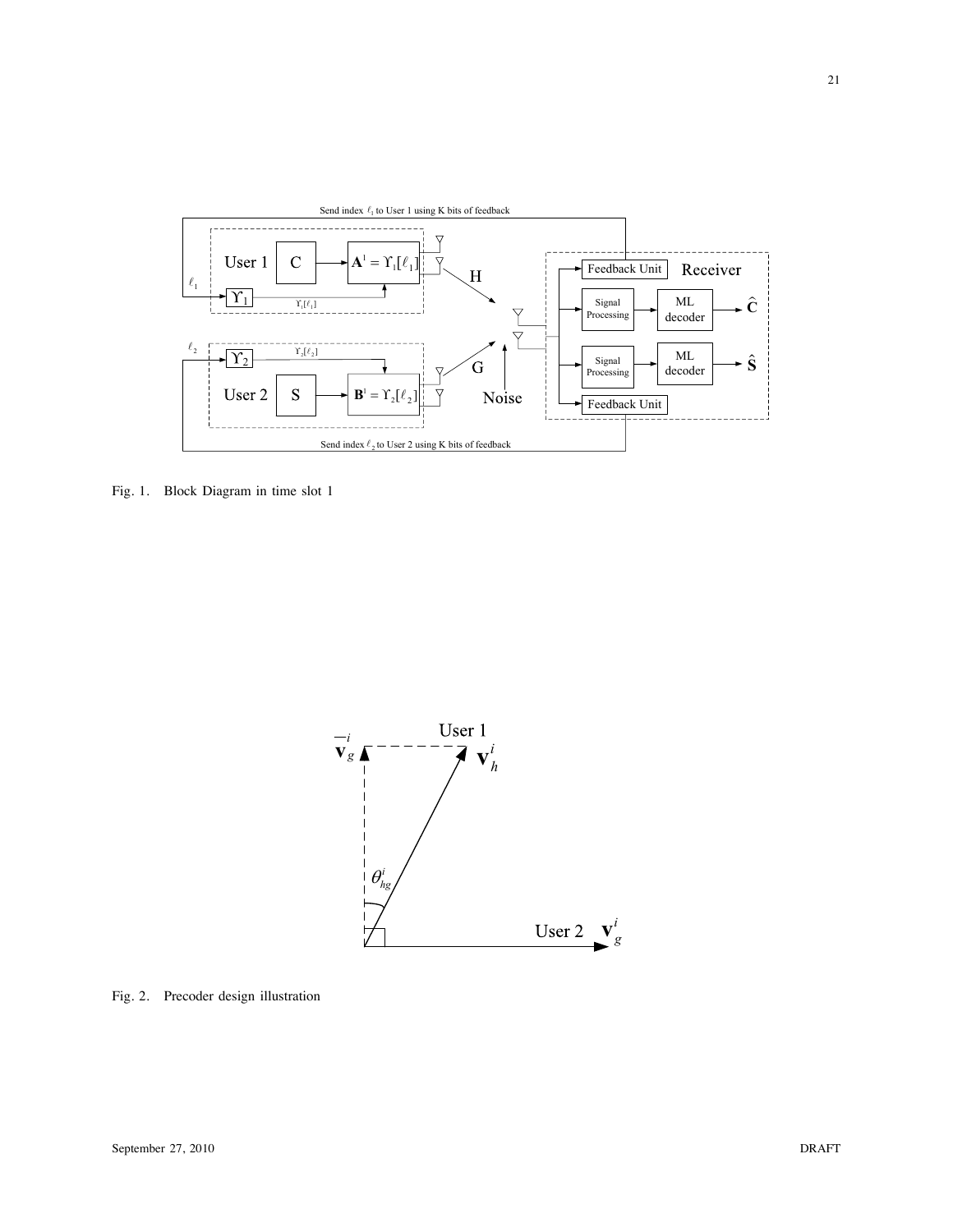

Fig. 3. Comparison of our scheme, Alamouti MUD in [5] and Precoding scheme in [8] for 2 users each with 2 transmit antennas and 1 receiver with 2 receive antennas



Fig. 4. Comparison of our scheme, Alamouti MUD in [5] and Precoding scheme in [8] for 2 users each with 4 transmit antennas and 1 receiver with 2 receive antennas